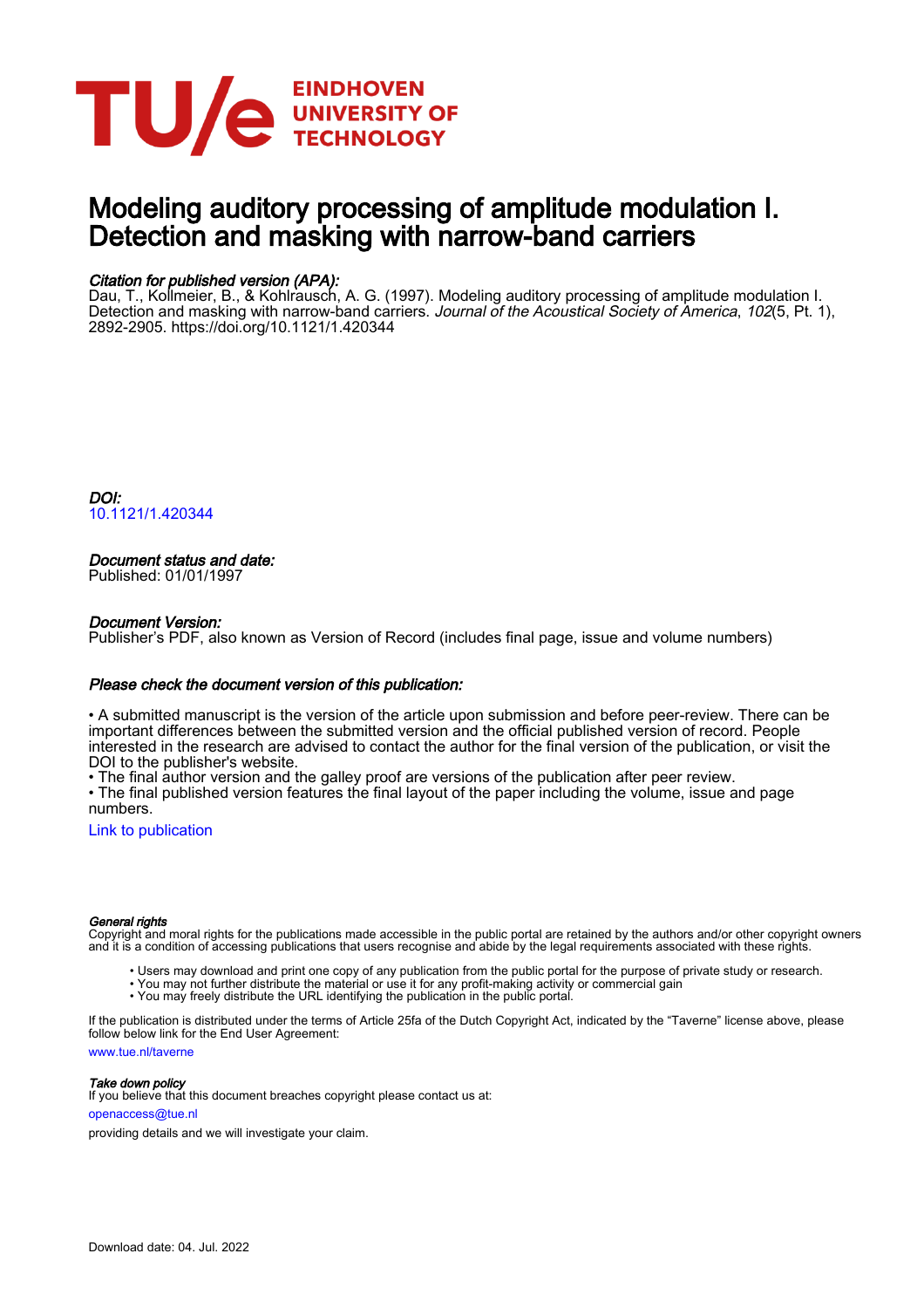# **Modeling auditory processing of amplitude modulation. I.** Detection and masking with narrow-band carriers<sup>a)</sup>

Torsten Dau<sup>b)</sup> and Birger Kollmeier

*Carl von Ossietzky Universita¨t Oldenburg, Graduiertenkolleg Psychoakustik, AG Medizinische Physik, D-26111 Oldenburg, Germany*

Armin Kohlrausch

*IPO Center for Research on User-System Interaction, P.O. Box 513, 5600 MB Eindhoven, The Netherlands*

(Received 28 June 1996; accepted for publication 4 August 1997)

This paper presents a quantitative model for describing data from modulation-detection and modulation-masking experiments, which extends the model of the ''effective'' signal processing of the auditory system described in Dau *et al.* [J. Acoust. Soc. Am.  $99$ ,  $3615-3622$  (1996)]. The new element in the present model is a modulation filterbank, which exhibits two domains with different scaling. In the range  $0-10$  Hz, the modulation filters have a constant bandwidth of 5 Hz. Between 10 Hz and 1000 Hz a logarithmic scaling with a constant *Q* value of 2 was assumed. To preclude spectral effects in temporal processing, measurements and corresponding simulations were performed with stochastic narrow-band noise carriers at a high center frequency  $(5 \text{ kHz})$ . For conditions in which the modulation rate  $(f_{\text{mod}})$  was smaller than half the bandwidth of the carrier  $(\Delta f)$ , the model accounts for the low-pass characteristic in the threshold functions [e.g., Viemeister, J. Acoust. Soc. Am. 66, 1364–1380 (1979)]. In conditions with  $f_{\text{mod}} > \Delta f/2$ , the model can account for the high-pass characteristic in the threshold function. In a further experiment, a classical masking paradigm for investigating frequency selectivity was adopted and translated to the modulation-frequency domain. Masked thresholds for sinusoidal test modulation in the presence of a competing modulation masker were measured and simulated as a function of the test modulation rate. In all cases, the model describes the experimental data to within a few dB. It is proposed that the typical low-pass characteristic of the temporal modulation transfer function observed with wide-band noise carriers is not due to ''sluggishness'' in the auditory system, but can instead be understood in terms of the interaction between modulation filters and the inherent fluctuations in the carrier. © 1997 Acoustical Society of America. [S0001-4966(97)05611-7]

PACS numbers: 43.66.Ba, 43.66.Dc, 43.66.Mk [JWH]

#### **INTRODUCTION**

Temporal resolution in the auditory system, or the ability to resolve dynamic acoustic cues, is very important for the processing of complex sounds. A general psychoacoustical approach to describing temporal resolution is to measure the threshold for detecting changes in the amplitude of a sound as a function of the rate of the changes. The function which relates threshold to modulation rate is called the temporal modulation transfer function (TMTF) (Viemeister, 1979). The TMTF might provide important information about the processing of temporal envelopes. Since the modulation of a sound modifies its spectrum, wide-band noise is often used as a carrier signal in order to prevent subjects from using changes in the overall spectrum as a detection cue; modulation of white noise does not change its long-term spectrum (e.g., Burns and Viemeister, 1981). The subject's sensitivity for detecting sinusoidal amplitude modulation of a broadband noise carrier is high for low modulation rates and

a)Part of this research was presented at the 129th meeting of the Acoustical Society of America [T. Dau, B. Kollmeier and A. Kohlrausch, "Modeling modulation perception: modulation low-pass filter or modulation filterbank?," J. Acoust. Soc. Am. 97, 3273 (A) (1995)].

decreases at high modulation rates. It is therefore often argued that the auditory system is ''sluggish'' in following fast temporal envelope fluctuations. Since this sensitivity to modulation resembles the transfer function of a simple lowpass filter, the attenuation characteristic is often interpreted as the *low-pass characteristic* of the auditory system. This view is reflected in the structure of a widely accepted model for describing the TMTF (Viemeister, 1979).

It is often argued that the auditory filters play a role in limiting temporal resolution (e.g., Moore and Glasberg, 1986), especially at frequencies below 1 kHz where the bandwidths of the auditory filters are relatively narrow, leading to longer impulse responses or ''ringing'' of the filters. However, the response of auditory filters at high center frequencies is too fast to be a limiting factor in most tasks of temporal resolution (Ronken, 1970; Green, 1973). Thus there must be a process at a more central level of the auditory system than the peripheral auditory filters which limits temporal resolution and causes the ''sluggishness'' in following fast modulations of the stimulus envelope.

Results from several studies concerning modulation masking, however, are not consistent with the idea of only one broad filter, as reflected in the TMTF. Houtgast (1989) designed experiments to estimate the degree of frequency selectivity in the perception of simultaneously presented am-

b)Corresponding author. Electronic mail: torsten@medi.physik.unioldenburg.de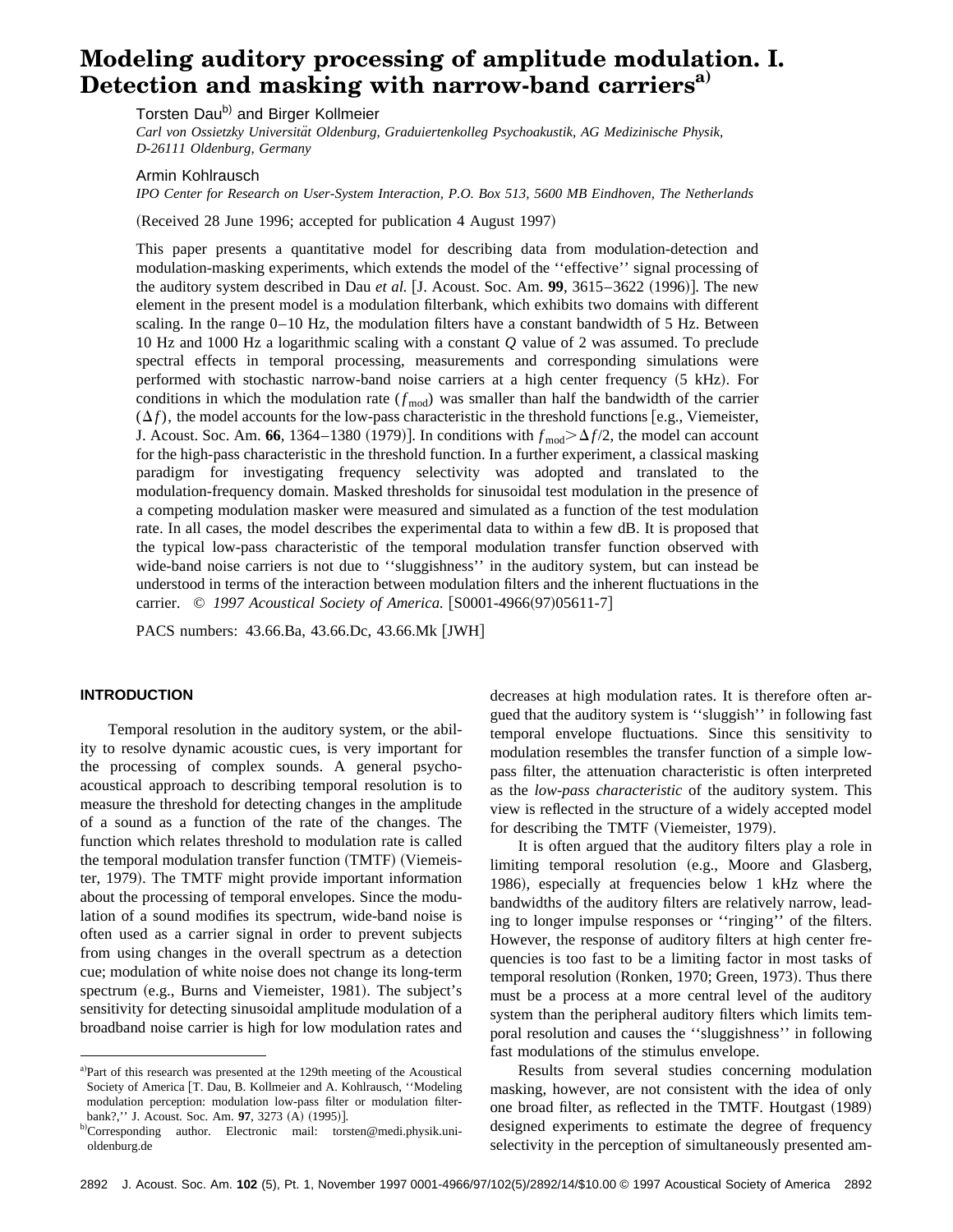plitude modulation, using broadband noise as a carrier. Using narrow bands of noise as the masker modulation, the modulation-detection threshold function showed a peak at the masker modulation frequency. This indicates that masking is most effective when the test modulation frequency falls within the masker-modulation band. In the same vein, Bacon and Grantham (1989) found peaked masking patterns using sinusoidal masker modulation instead of a noise band. Fassel (1994) found similar masking patterns using sinusoids at high frequencies as carriers and sinusoidal masker modulation.

For spectral tone-on-tone masking, effects of frequency selectivity are well established and are associated with the existence of independent frequency channels. When translated to the modulation-frequency domain, the data of Houtgast and of Bacon and Grantham suggest the existence of modulation-frequency specific channels at a more central stage in the auditory system than the peripheral auditory filters. Yost *et al.* (1989) also suggested amplitude modulation channels to explain their data on modulation-detection interference and to account for the formation of auditory ''objects'' based on common modulation. Similarly, Martens  $(1982)$  proposed that the auditory system realizes some kind of short-term spectral analysis of the temporal waveform of the signal's envelope.

Modulation-frequency specificity has also been observed in different physiological studies of neural responses to amplitude modulated tones (Creutzfeldt *et al.*, 1980; Langner and Schreiner, 1988; Schreiner and Urbas, 1988; Langner, 1992). Langner and Schreiner (1988) stated that the auditory system contains several levels of systematic topographical organization with respect to the response characteristics that convey temporal modulation aspects of the input signal. A general reduction in the temporal activity patterns of neural elements along the auditory pathway was described as the most basic temporal organizational feature. That is, the temporal resolution of the auditory nerve (Palmer, 1982) appears to be higher than at any other processing level. The highest best modulation frequencies (BMF) found in the inferior colliculus  $(IC)$ —which is about 1000 Hz—are still comparable with the temporal resolution of auditory nerve fibers (Schreiner and Langner, 1984; Langner and Schreiner, 1988). However, the majority of units in the IC are tuned to modulation frequencies well below the upper frequency limit given by the auditory nerve. All estimates of temporal resolution in the IC were found to be higher than estimates in the auditory cortex (which are in the range of  $BMF=0-20$  Hz in cats). Thus the auditory cortex seems to be limited in its ability to follow fast temporal changes in the input envelope. On the other hand, the cortex seems to be capable of processing slow modulations like rhythmlike envelope fluctuations (Creutzfeldt et al., 1980). A further organizational level of the temporal processing is reflected by differences found in various subdivisions of auditory nuclei. For example, Langner and Schreiner (1988) found a highly systematically organized *map* of best modulation frequencies within the IC of the cat. Overall, Langner and Schreiner (1988) concluded that temporal aspects of a stimulus, such as envelope variations, represent a major organizational principle of the auditory system, that complements the well-established spectral (tonotopic) and binaural organization.

The present psycho-acoustical study further analyzes the processing of amplitude modulation in the auditory system. The goal is to gather more information about modulationfrequency selectivity and to set up corresponding simulations with an extended version of a model of the ''effective'' signal processing in the auditory system, which was initially developed to describe temporal masking effects (Dau *et al.*, 1996a, b). As already pointed out, in most classical studies of temporal processing, a broadband noise carrier has been applied to determine the TMTF. Unfortunately, the use of broadband noise carriers does not provide direct information about spectral effects in temporal processing: Broadband noise excites a wide region of the basilar membrane, leaving unanswered the question of what spectral region or regions are being used to detect the modulation. For this reason, measurements and corresponding simulations with stochastic narrow-band noises as carriers at a high center frequency were performed, as was done earlier by Fleischer  $(1982a,$ 1983). At high center frequencies, the bandwidth of the auditory filters is relatively large so that there is a larger range of modulation rates over which the sidebands resulting from the modulation are not resolved. Instead, the modulation is perceived as a temporal attribute, like fluctuations in loudness (for low modulation rates) or as roughness (for higher modulation rates). The bandwidth of the modulated signal was chosen to be smaller than the bandwidth of the stimulated peripheral filter. This implies that all spectral components are processed together and that temporal effects are dominant over spectral effects.

# **I. DESCRIPTION OF THE MODEL**

In Dau *et al.* (1996a), a model was proposed to describe the effective signal processing in the auditory system. This model allows the prediction of masked thresholds in a variety of simultaneous and nonsimultaneous conditions (Dau *et al.*, 1996b). It combines several stages of preprocessing with a decision device that has the properties of an optimal detector. Since then, the model has also been used to predict speech perception tasks, such as automatic speech recognition and speech quality evaluation (cf. Holube and Kollmeier, 1996; Kollmeier *et al.*, 1996). Figure 1 shows the extended model that is proposed to describe experimental data on modulation perception. Instead of the implementation of the basilar-membrane model developed by Strube (1985), as used in Dau *et al.* (1996a), the gammatone filterbank model of Patterson *et al.* (1987) is used to simulate the bandpass characteristics of the basilar membrane. The gammatone filterbank has the advantages that its algorithm is much more efficient than the Strube model and that the bandwidths more closely match estimates of auditory-filter bandwidths. The signal at the output of a single filter of the gammatone filterbank is half-wave rectified and low-pass filtered at 1 kHz, as in the model described in Dau et al. (1996a).

The subsequent nonlinear adaptation stage is a slightly modified version (Münkner, 1993) of the adaptation stage (Püschel, 1988) implemented within the masking model of Dau et al. (1996a). In this modified version the amplitude of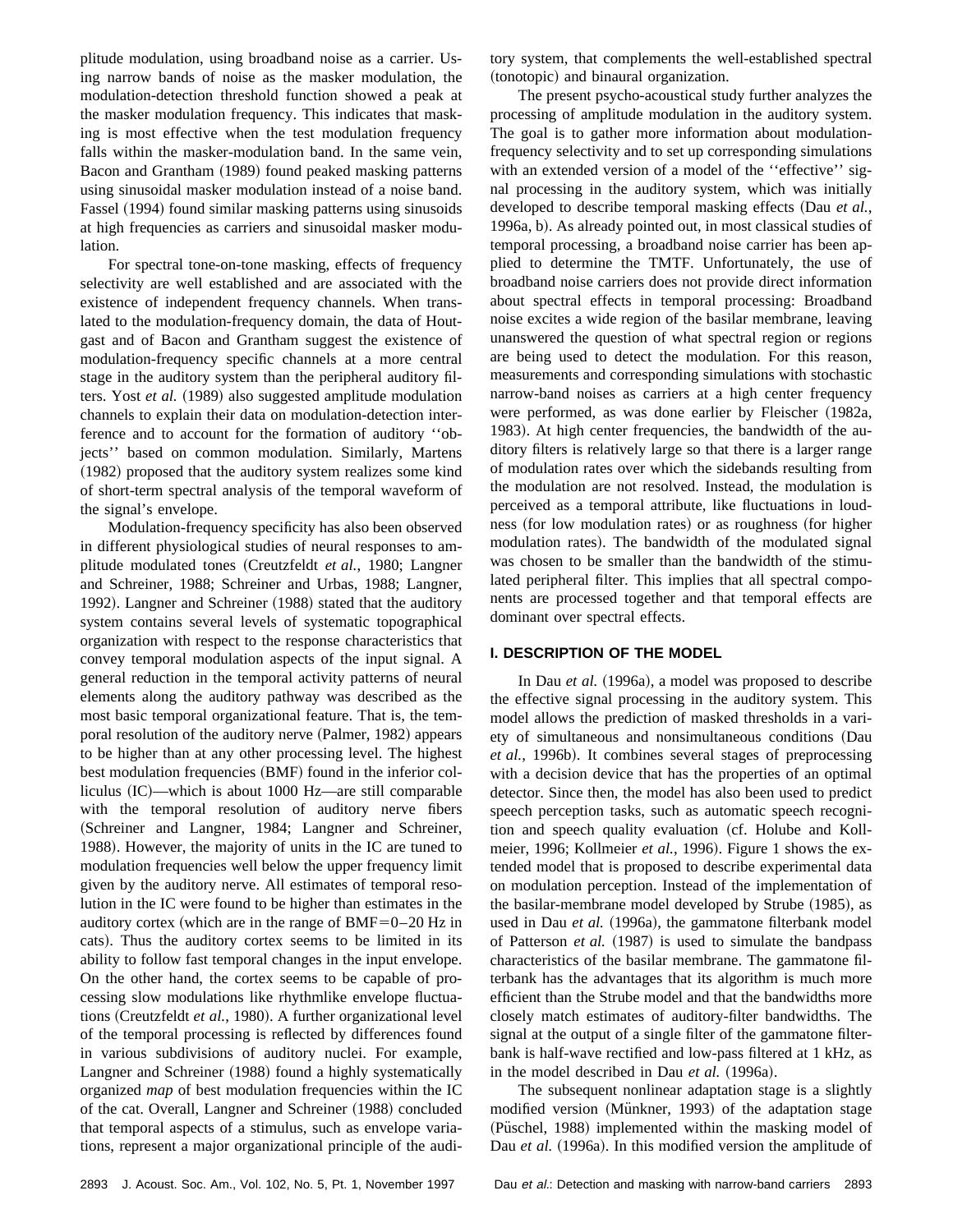

FIG. 1. Block diagram of the psycho-acoustical model for describing modulation-detection data with an optimal detector as decision device. The signals are preprocessed, subjected to adaptation, filtered by a modulation filterbank and finally added to internal noise; this processing transforms the signals into their internal representations.

the onset response was limited to a value of maximally 10 times the value of the steady state response of the stage (for details see Münkner, 1993).<sup>1</sup> With regard to the transformation of envelope variations of the signal, the adaptation stage transforms rapid input variations (as compared with the time constants of the low-pass filters) *linearly*. If these changes are slow enough then, because of the time constants of the model, the gain is also changed. Each element within the adaptation model combines a static compressive nonlinearity with a higher sensitivity for fast temporal variations (for details, see Dau et al., 1996a).

The following stage in the model, as shown in Fig. 1, contains the most substantial changes compared to the model described in Dau et al. (1996a). Instead of the low-pass filter with a cutoff frequency of 8 Hz, a linear filterbank is assumed to further analyze the amplitude changes of the envelope. This stage will be called the modulation filterbank throughout this paper. A first implementation of such a modulation filterbank was presented in Fassel and Püschel  $(1993)$  and Münker and Püschel  $(1993)$ . The implementation of this stage is in contrast to the signal processing within other models in the literature (e.g., Viemeister, 1979; Forrest and Green, 1987).

It is postulated within the present model that the modulation filterbank exhibits two domains with different scaling. Figure 2 shows the transfer functions of the modulation fil-



FIG. 2. Transfer functions of the modulation filters. In the range 0–10 Hz the functions have a constant bandwidth of 5 Hz. Between 10 and 1000 Hz a logarithmic scaling with a constant *Q* value of 2 is applied. Only the range from 0 to 200 Hz is plotted.

ters. In the range  $0-10$  Hz a constant bandwidth of 5 Hz is assumed. The lowest modulation filter represents a low-pass filter with a cutoff frequency of 2.5 Hz. From 10 Hz up to 1000 Hz a logarithmic scaling with a constant *Q* value of 2 is assumed. $^{2}$  The spacing in the modulation-frequency domain resembles the spacing of critical bands in the audiofrequency domain. Within the model only the (Hilbert) *envelope* of the modulation filter outputs for center frequencies above 10 Hz is further examined, introducing a nonlinearity in the processing of amplitude modulation.<sup>3</sup> For filters with a lower center frequency it is not reasonable to extract the Hilbert envelope from the signal, because the distinction between carrier and envelope becomes ambiguous due to the large relative bandwidth of these filters. Furthermore, the successful description of masking data by the original model version in Dau *et al.* (1996b) suggests that use is made of information about modulation phase at low modulation rates. In this model the signal envelope was analyzed by the simple 8-Hz low-pass filter and this filtering preserves all information about the modulation phase for low modulation frequencies. The present model thus tries to find a ''link'' between the description of phenomena of modulation detection and those of the more common signal detection.

The output of the ''preprocessing'' stages can now be interpreted as a three-dimensional, time-varying activity pattern. Limitations of resolution are again simulated by adding internal noise with a constant variance to each modulation filter output. $4$  The internal noises at the outputs of the different modulation channels are assumed to be independent of each other. For stochastic input signals, the outputs of the modulation channels are not (fully) uncorrelated because of the overlap of the modulation filters. The transformed signal after the addition of noise is called the internal representation of the signal. The decision device is realized as an optimal detector in the same way as described in Dau *et al.* (1996a, b). There, the decision device of the model was first described for masking conditions using sinusoidal test signals presented in a frozen-noise masker. In each interval of a simulated 3-interval forced-choice (3IFC) adaptive paradigm, the difference between the current representation and the ''stored'' internal representation of the deterministic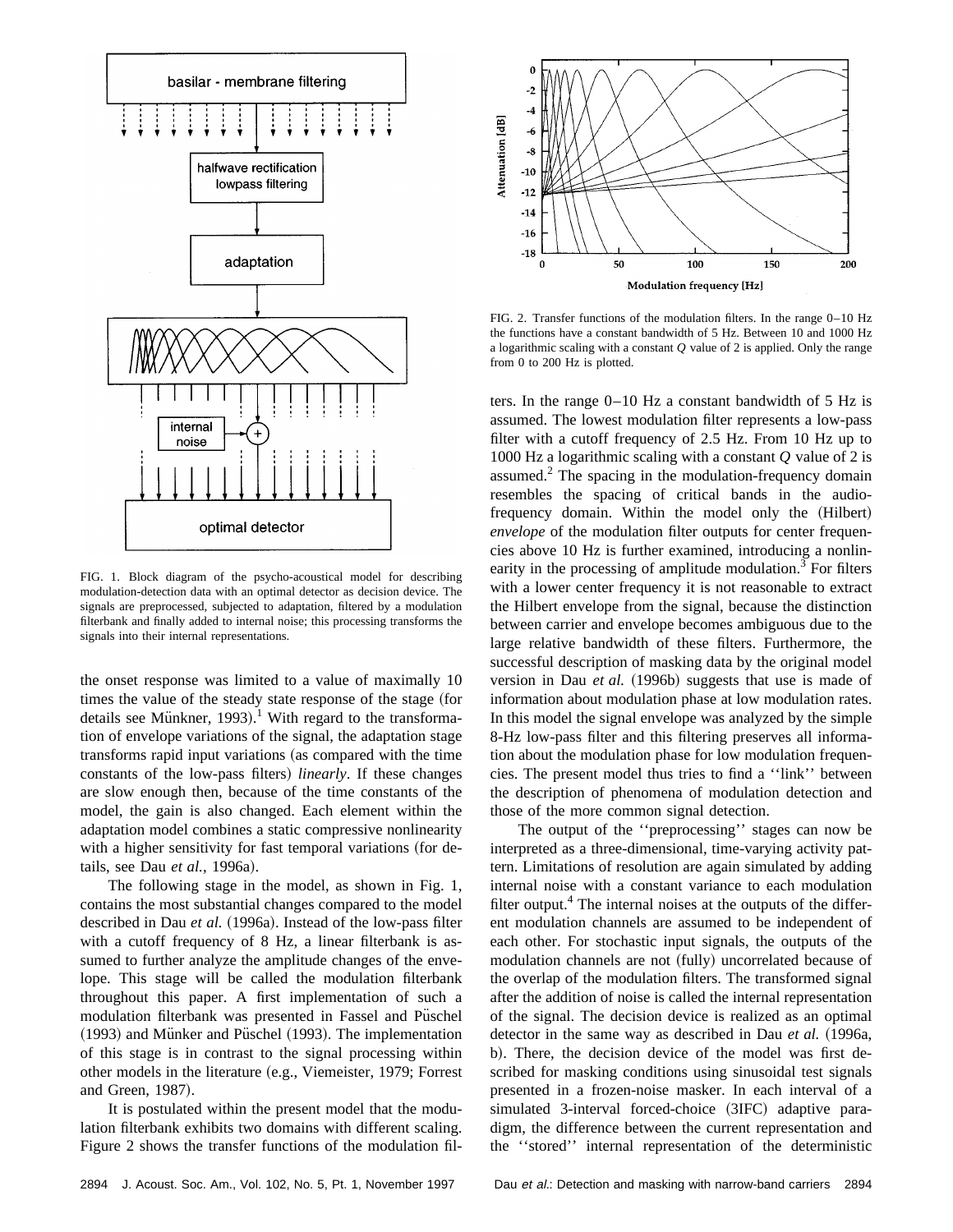masker was calculated, leading to two intervals containing only internal noise and one interval containing the nonlinearly transformed signal plus internal noise. To apply the model to random noise, a different sample of the masker was presented in each interval; the ''reference'' representation was modeled by calculating the mean internal representation of several masker samples (cf. Dau *et al.*, 1996b). This averaged reference was computed once before the adaptive procedure was started. During the adaptive procedure, the three difference representations (in a trial) were affected by the statistical properties of the external noise in addition to the internal noise. Such an algorithm is also used for the present study dealing with stochastic noise as the carrier (and reference) and a sinusoidal modulation (as the test signal). The template is generated in the present study as the normalized difference between an averaged suprathreshold internal representation of several modulated carrier samples and the averaged internal representation of the reference alone (cf. Dau *et al.*, 1996b). The decision criterion within the optimal decision stage (see Green and Swets,  $1966$ ) is given by the difference between the largest cross-correlation coefficient of the two carrier-alone representations with the template and the correlation value between the representation in the signal interval and the template. When this difference is smaller than the limit of resolution determined by the internal noise, the test modulation is not detected (for details, see Dau *et al.*, 1996b).<sup>5</sup>

#### **II. METHOD**

#### **A. Procedure and subjects**

Modulation detection thresholds were measured and simulated using an adaptive 3IFC procedure. The carrier was presented in three consecutive intervals separated by silent intervals of 300 ms. In one randomly chosen interval the carrier was sinusoidally amplitude modulated. In the other intervals it was unmodulated. The subject's task was to specify the interval containing the modulation. During a threshold run, the modulation depth in dB (20 log *m*), was adjusted using a 2-down 1-up rule (Levitt,  $1971$ ) which provides an estimate of the modulation depth necessary for 70.7% correct responses. The step size was 4 dB at the start of a run and was divided by 2 after every two reversals of the modulation depth until the step size reached a minimum of 1 dB, at which time it was fixed. Using this 1-dB step size, 10 reversals were obtained and the median value of the modulation depths at these 10 reversals was used as the threshold value. The subjects received visual feedback after each response. The procedure was repeated four times for each signal configuration and subject. All figures show the median and interquartile ranges based on four single measurements. All five subjects had experience in psycho-acoustic measurements and had clinically normal hearing. They were between 23 and 29 years old and participated voluntarily in the study.

#### **B. Apparatus and stimuli**

All acoustic stimuli were digitally generated at a sampling frequency of 30 kHz. The stimuli were transformed to analog signals with the aid of a two-channel 16-bit D/A con-

Several modulation-detection and modulation-masking experiments were performed. In most measurements narrowband Gaussian noise centered at 5 kHz was used as the carrier. In the masking experiment a sinusoidal carrier at 5 kHz was used. The carrier level was 65 dB SPL in both cases. The specific choice of the parameters for the windowing of the stimuli will be described later in the paper when the corresponding experiments are discussed. In the experiments using a noise carrier, an independent sample of noise was presented in each interval. With one exception described below, the noise stimuli were digitally filtered before modulation by setting the magnitude of the Fourier coefficients to zero outside the desired passband.

An amplitude-modulated noise has sidebands that extend  $\pm f_m$  Hz from the edges of the passband of the unmodulated noise, where  $f_m$  indicates the modulation frequency. In principle it is possible that the detection of modulation is based on spectral changes in the modulated waveform. The usability of these spectral cues depends on frequency region, owing to the relation of frequency difference limens and center frequency (Wier *et al.*, 1977; Eddins, 1993). One way to avoid these spectral cues is to apply the modulation to wideband noise before bandpass filtering. In the present study this was done for the largest applied carrier bandwidth, 314 Hz, by setting the magnitude of the Fourier coefficients to zero outside the desired passband. This is the same procedure that was applied by Eddins (1993). Thus in this case, the bandwidth of the stimuli is the same regardless of the presence or absence of modulation. By filtering after amplitude modulation, the sidebands introduced by modulation are effectively reduced. The filtering after modulation causes a partially filling in the valleys of the temporal waveform (e.g., Eddins, 1993). However, this technique ensures that spectral cues were not available and the task was purely temporal in nature. In contrast, for the carrier bandwidths of 3 and 31 Hz, no filtering after modulation was applied.

When generating amplitude-modulated narrow-band stimuli, the average power of the modulated signal is increased by  $1 + m^2/2$  compared with the unmodulated signal. For large modulation depths, detection might therefore be based on changes in overall intensity rather than on the presence or absence of modulation. To eliminate level cues, the digital waveforms were adjusted to have equal power in each interval of the forced-choice trial.

In most cases sinusoidal test modulation with zero onset phase was applied. In one experiment a complex modulator was used, consisting of five adjacent components of a harmonic tone complex. In each case the carrier and the applied modulators were windowed with a length depending on the particular experiment.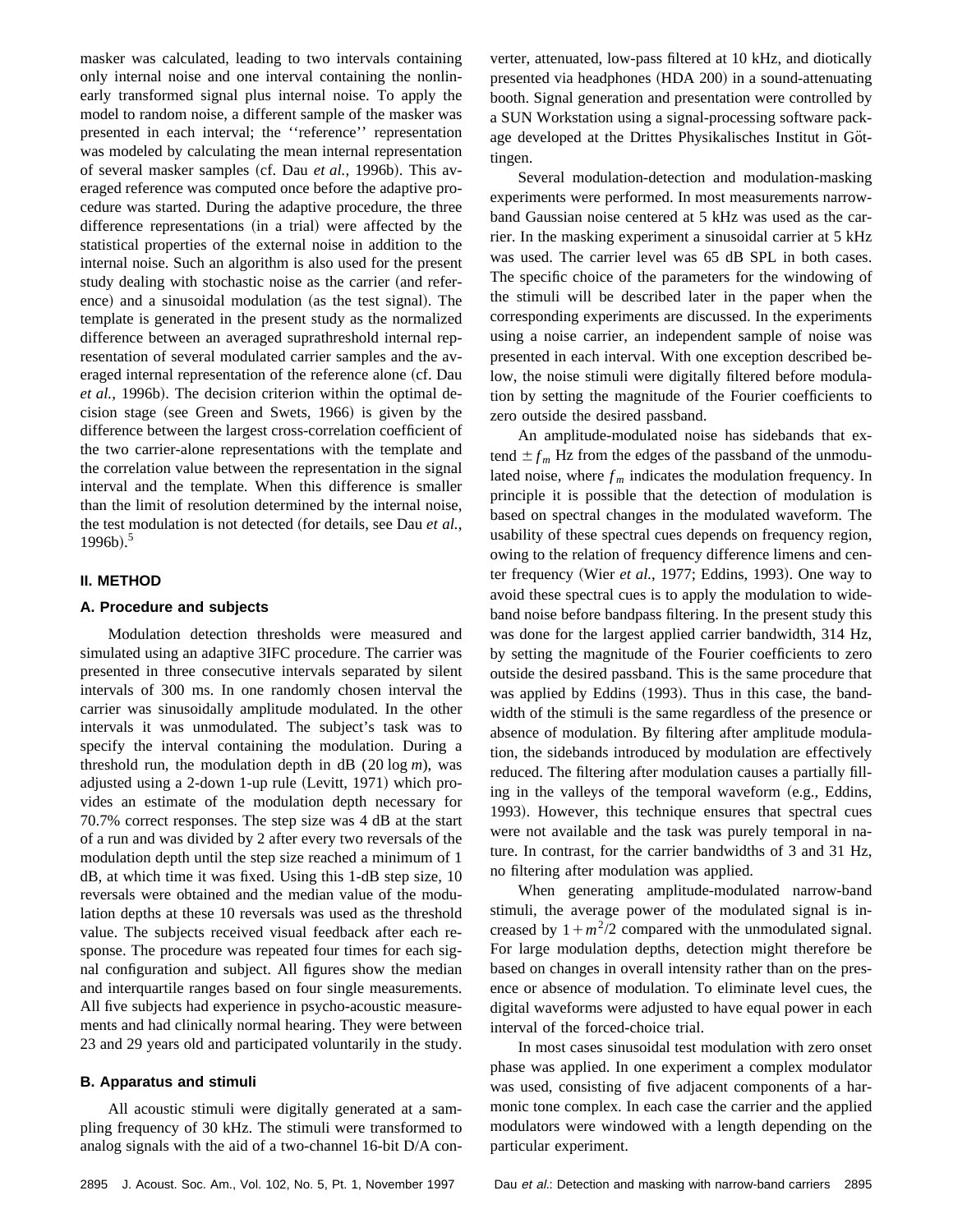

FIG. 3. Modulation-detection thresholds of sinusoidal amplitude modulation as a function of the modulation frequency. The carrier was a 3-Hz-wide running noise at a center frequency of 5 kHz. Carrier and modulation duration: 1 s. Level: 65 dB SPL. Subjects: JV  $(\square)$ ; AS  $(\Diamond)$ ; TD  $(\bigcirc)$ ; optimal  $\det$   $\left( \bullet \right)$ . In addition, the modulation detection thresholds of one subject (TD) for a 5-kHz sinusoidal carrier are indicated by  $(\star)$ .

#### **III. RESULTS**

# **A. Amplitude-modulation thresholds of narrow-band noise as a function of the carrier bandwidth**

In this experiment, TMTFs were measured and simulated for narrow-band noise carriers of bandwidths 3, 31, and  $314$  Hz, centered at 5 kHz in each condition (cf. Fleischer, 1982a, 1983). Fleischer's experiments were replicated in this study and compared with corresponding simulations carried out with the present model. In contrast to Fleischer, an adaptive threshold procedure was used and the carrier level was somewhat lower (65 dB SPL). For the three noise bandwidths, the corresponding spectrum levels were about 60, 50, and 40 dB SPL. The carrier and the applied sinusoidal modulation had a duration of 1 s. Both were windowed with 200-ms cosine-squared ramps. Figure 3 shows the present experimental results for amplitude modulation detection employing a carrier bandwidth of 3 Hz at a center frequency of 5 kHz. The figure shows the data of three subjects (open symbols) together with the model predictions (closed symbols). For comparison, data obtained by one subject using a sinusoidal carrier at 5 kHz are shown as asterisks. For the sinusoidal carrier, the same stimulus parameters were used as for the noise carrier conditions. The ordinate indicates modulation depth at threshold, and the abscissa represents the modulation frequency. A comparatively high detection threshold is observed at a modulation rate of 3 Hz. This is due to the *inherent* statistical fluctuations of the narrow-band 3-Hz-wide carrier. These inherent fluctuations of the carrier envelope mask the additional periodic 3-Hz test modulation. With increasing modulation frequency, thresholds decrease and converge with those obtained using a sinusoidal carrier at a modulation frequency of 20 Hz. The threshold remains flat up to a modulation frequency of 100 Hz. This finding indicates that the auditory system does not seem too slow or sluggish to follow fast fluctuations in this range. There is very good agreement between the measurements and simulations. The flat threshold function up to 100 Hz contrasts with the conclusions derived from modulation detection data



FIG. 4. Modulation-detection thresholds of sinusoidal amplitude modulation as a function of the modulation frequency. The carrier was a 31-Hz-wide running noise at a center frequency of 5 kHz. Carrier and modulation duration: 1 s. Level: 65 dB SPL. Subjects: AS  $(\Diamond)$ ; TD  $(\bigcirc)$ ; JV  $(\Box)$ ; optimal  $\text{detector }(\bullet)$ .

for broadband noise carriers (e.g., Viemeister, 1979) and also contrasts with data in Zwicker  $(1952)$  obtained with a sinusoidal carrier. Zwicker found an increase in threshold between 4 and 64 Hz of about 9 dB at a carrier frequency of 4 kHz. However, the present data are in good agreement with more recent data by Fleischer (1982a, 1983), Fassel (1994), Fassel and Kohlrausch (1995), Dau (1996), and Fassel *et al.*  $(1997)$ , who measured TMTFs with sinusoidal carriers at 5 and 10 kHz.

Flat thresholds up to a modulation frequency of 128 Hz were also observed by Strickland and Viemeister (1997) in an experiment where subjects had to discriminate between AM and quasi-frequency modulation  $(QFM)$  applied to a sinusoidal carrier of 4 kHz. Based on additional data on QFM detection, these authors argued that the flatness in their TMTF between 64 and 128 Hz may have been caused by the increasing role of spectral cues and thus did not reflect true temporal processing. Since the assumptions about available cues are of relevance for the interpretation of our data, we will return to the arguments put forward by Strickland and Viemeister in the discussion  $(Sec. V)$  of the present paper.

Figure 4 shows thresholds using a narrow-band carrier with a bandwidth of 31 Hz. Again, the modulation depth, *m*, at threshold was measured and simulated as a function of the test-modulation frequency. The open symbols represent the measured data of three subjects and the filled symbols indicate the simulated thresholds. The threshold at a very low modulation rate  $(3 Hz)$  is several dB lower than in the case of the 3-Hz-wide carrier. This decrease is due to the decreasing spectral energy density in the modulation spectrum with increasing bandwidth of the carrier (see the Appendix). In terms of the model, less ''noise energy'' falls into the lowfrequency modulation filter which is tuned to the testmodulation frequency. For modulation frequencies larger than half the bandwidth of the noise  $(f_{mod} > \Delta f / 2)$  thresholds begin to decrease, both in the measurements and in the simulations, so that a high-pass characteristic in the threshold function becomes apparent. However, thresholds decrease more slowly with increasing modulation frequency than the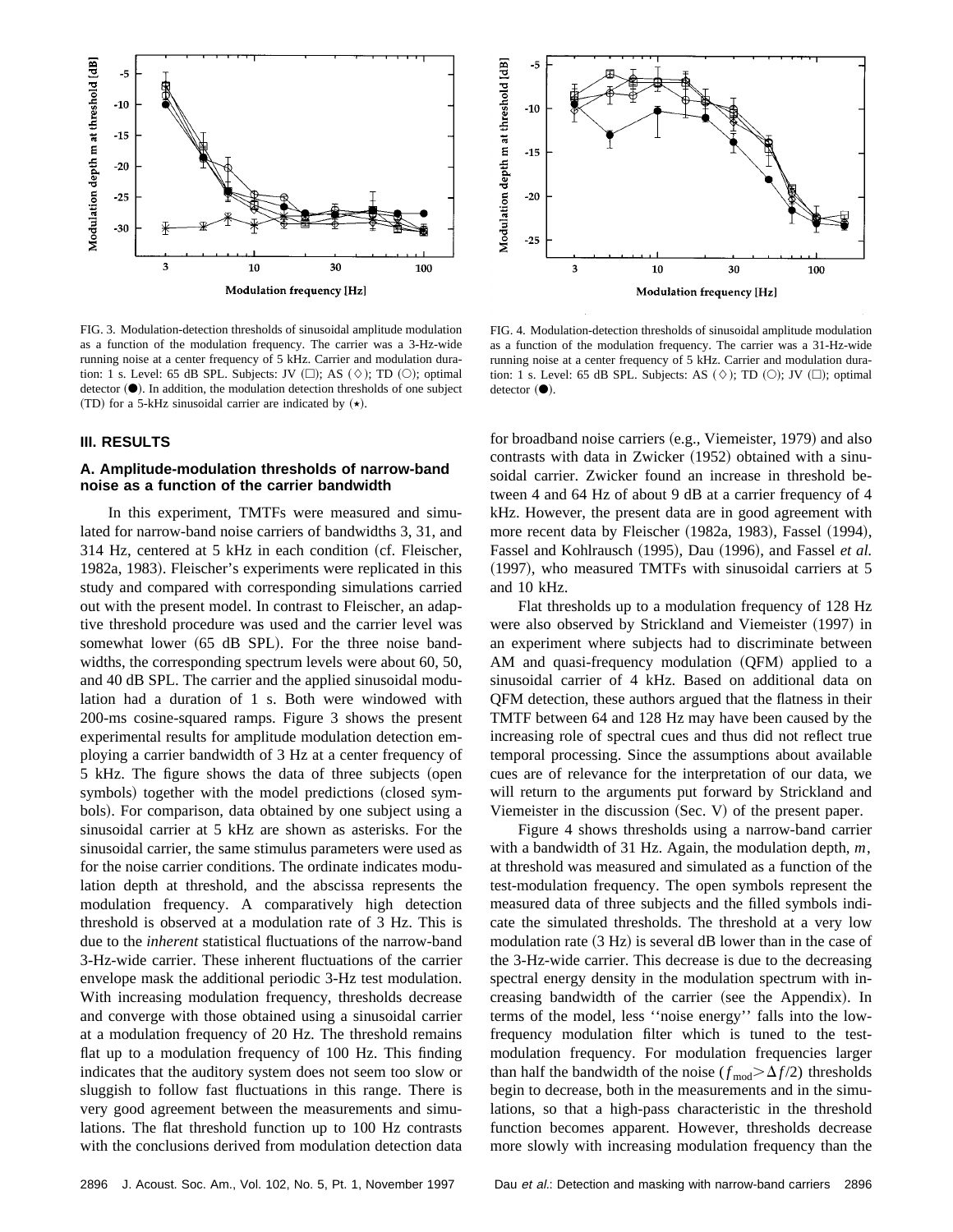

FIG. 5. Modulation-detection thresholds of sinusoidal amplitude modulation as a function of the modulation frequency. The carrier was a 314-Hz-wide running noise at a center frequency of 5 kHz. Carrier and modulation duration: 1 s. Level: 65 dB SPL. Subjects: JV  $(\square)$ ; TD  $(\bigcirc)$ ; AS  $(\Diamond)$ ; optimal detector  $(•)$ .

spectrum of the inherent envelope fluctuations itself  $(e.g.,)$ Lawson and Uhlenbeck, 1950). The idealized modulation spectrum of a rectangular shaped bandpass noise has a triangular shape which stretches from 0 to  $\Delta f$  Hz (see the Appendix and Lawson and Uhlenbeck, 1950). If the auditory system would be sharply tuned in frequency selectivity for modulation, thresholds would decrease with increasing modulation frequency more or less in parallel with the spectral shape of the modulation spectrum of the carrier (assuming a constant signal-to-noise ratio at the output). Apparently, this is not the case. Hence, even at high modulation rates of 100 and 150 Hz, thresholds have not yet converged with those for the 3-Hz-wide carrier nor with those for the sinusoidal carrier, but are about 5 dB higher. This implies that the relatively slow inherent fluctuations of the 31-Hzwide carrier make it difficult to detect the higher-frequency test modulation. This phenomenon was also observed by Fleischer  $(1982a)$  who referred to it as "cross-talk" of the inherent fluctuations of the noise on the added modulation. This effect decreases with increasing rate of the test modulation.

This experiment reveals much about the auditory system's selectivity for modulation frequency. In the model it was necessary to use wide modulation filters  $(Q=2)$  at high modulation frequencies so that some energy from the lowfrequency fluctuations of the ''masker'' leaks through a modulation filter that is tuned to a high modulation frequency (like 150 Hz). This leakage decreases the signal-tonoise ratio and therefore leads to a higher detection threshold at  $f_{\text{mod}}$ =150 Hz than would be the case for a more sharply tuned filter. Again, there is good agreement between the form of the simulated and measured data.

Figure 5 shows results for the carrier bandwidth of 314 Hz. Thresholds are higher for a modulation rate of 3 Hz than for a rate of 5 Hz. This is probably caused by the use of a gated carrier. Such an effect has been observed in several psycho-acoustical studies (e.g., Viemeister, 1979; Sheft and Yost, 1990). Based on their results it can be assumed that the threshold at 3 Hz would decrease if a continuous carrier had been used instead of a gated one. For modulation frequencies above 7 Hz, thresholds increase by about 3 dB per doubling of the modulation frequency. This threshold pattern agrees well with comparable experimental data of Eddins (1993) for a carrier bandwidth of 400 Hz. The form of the TMTF is similar to the pattern found in ''classical'' measurements of the TMTF using a broadband noise as a carrier, but it has a much lower cutoff frequency (Viemeister, 1979). Overall, the threshold curve is very different from those obtained with smaller carrier bandwidths since the detectability of the test modulation decreases with increasing modulation frequency. Consistent with the data, the simulations also show increasing thresholds with increasing modulation frequency.

For a carrier bandwidth of 314 Hz, the spectrum of the intrinsic fluctuations is relatively flat over the whole range of the test-modulation frequencies. The additional test component falls in the passband of mainly one modulation filter. Assuming a constant decision criterion at threshold, the logarithmic scaling of the modulation filters with center frequencies above 10 Hz leads to an approximately 3-dB increase of modulation depth, *m*, at threshold per doubling of modulation frequency. In other words, to get the same signal-tonoise ratio at threshold, a greater modulation depth is required with increasing modulation frequency. Thus the apparent modulation low-pass behavior in the model data in Fig. 5 is not explained by assuming a general low-pass characteristic in the auditory system, but is caused by the constant relative width (or logarithmic scaling) of the modulation filters.

Figure 6 gives an illustration of how the signals are internally represented in the model. It shows how the template is derived from the internal representation of suprathreshold test modulation and that of the unmodulated carrier alone. The upper panel shows the three-dimensional internal representation of a 3-Hz-wide carrier alone (centered at 5 kHz). It represents the internal activity as a function of time and center frequency of the modulation filters. The ordinate is scaled in model units (MU). The modulation center frequencies range from 0 to 1000 Hz. Since the total energy within the modulation spectrum of the signal is concentrated at very low modulation rates, only the lowest modulation filters are excited by the input signal. This is indicated by the hatched lines in the figure. At the beginning of the carrier, all modulation filters show a short period of high excitation. This response reflects the step response of the filters to the envelope onset. The middle panel of Fig. 6 shows the internal representation of the carrier, this time sinusoidally modulated with a test-modulation rate of 20 Hz at a highly detectable modulation depth. The test modulation mainly activates the modulation filter tuned to 20 Hz but also stimulates adjacent modulation filters, because of the relatively low modulation-frequency selectivity assumed in the model. Again, the inherent fluctuations of the carrier itself primarily activate the region at low modulation frequencies. However, because of the large spectral separation between the test modulation and the inherent fluctuations of the carrier, there is no interaction between the two components; that is, no competing ''noise'' energy leaks into the transfer range of the test-modulation filter. The lower panel in Fig. 6 gives the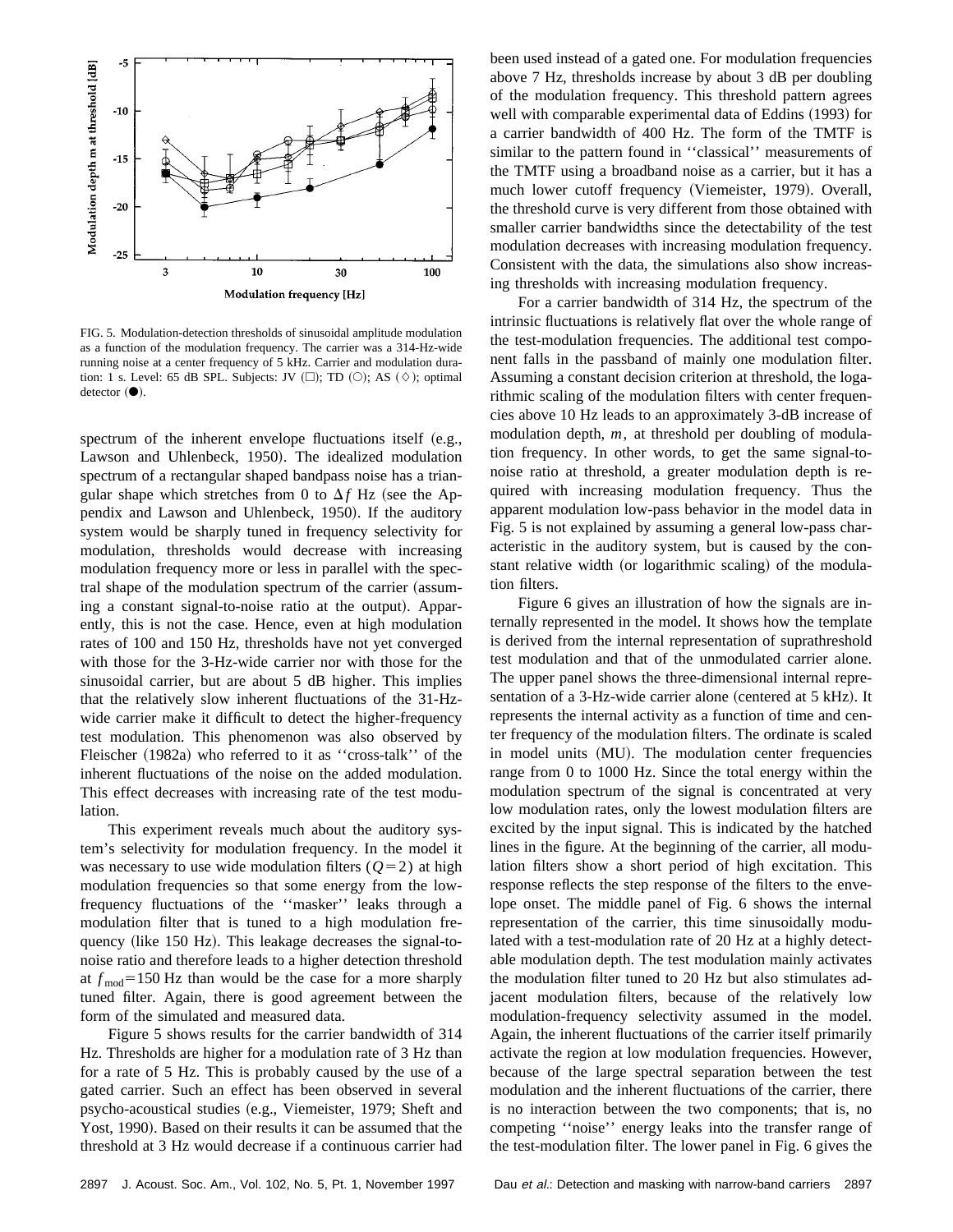

FIG. 6. Generation of the template representation (at the bottom) of a 20-Hz test modulation which was impressed on a 3-Hz-wide running noise carrier centered at 5 kHz. The template is the normalized difference between the mean representation of the carrier plus the suprathreshold modulation (in the middle) and the mean representation of the carrier alone (at the top). The ordinate is scaled in model units (MU).

template which is derived by subtracting the upper panel from the middle one and normalizing the result. As a consequence of the marked separation in modulation frequency, the internal representation of the template contains a representation of the temporal course of the test modulation without interference from the carrier modulation.

#### **B. Amplitude modulation thresholds of third-octavewide noisebands as a function of the center frequency**

In the previous section it was observed that the detection threshold for amplitude modulation depends on the spectral density of the inherent fluctuations of the carrier, when the total energy of the modulated signal is constant. This is examined further in the following experiment using a thirdoctave-wave noiseband as the carrier. The detection threshold for 25-Hz modulation was measured and simulated as a function of the center frequency of the band. Stimulus parameters were the same as in the experiments of the previous section. In the model, only the output of the peripheral filter centered on the bandpass noise was analyzed. It was further assumed that the scaling of the modulation filters does not change with the peripheral frequency region. Figure 7 shows the modulation depth at threshold as a function of the center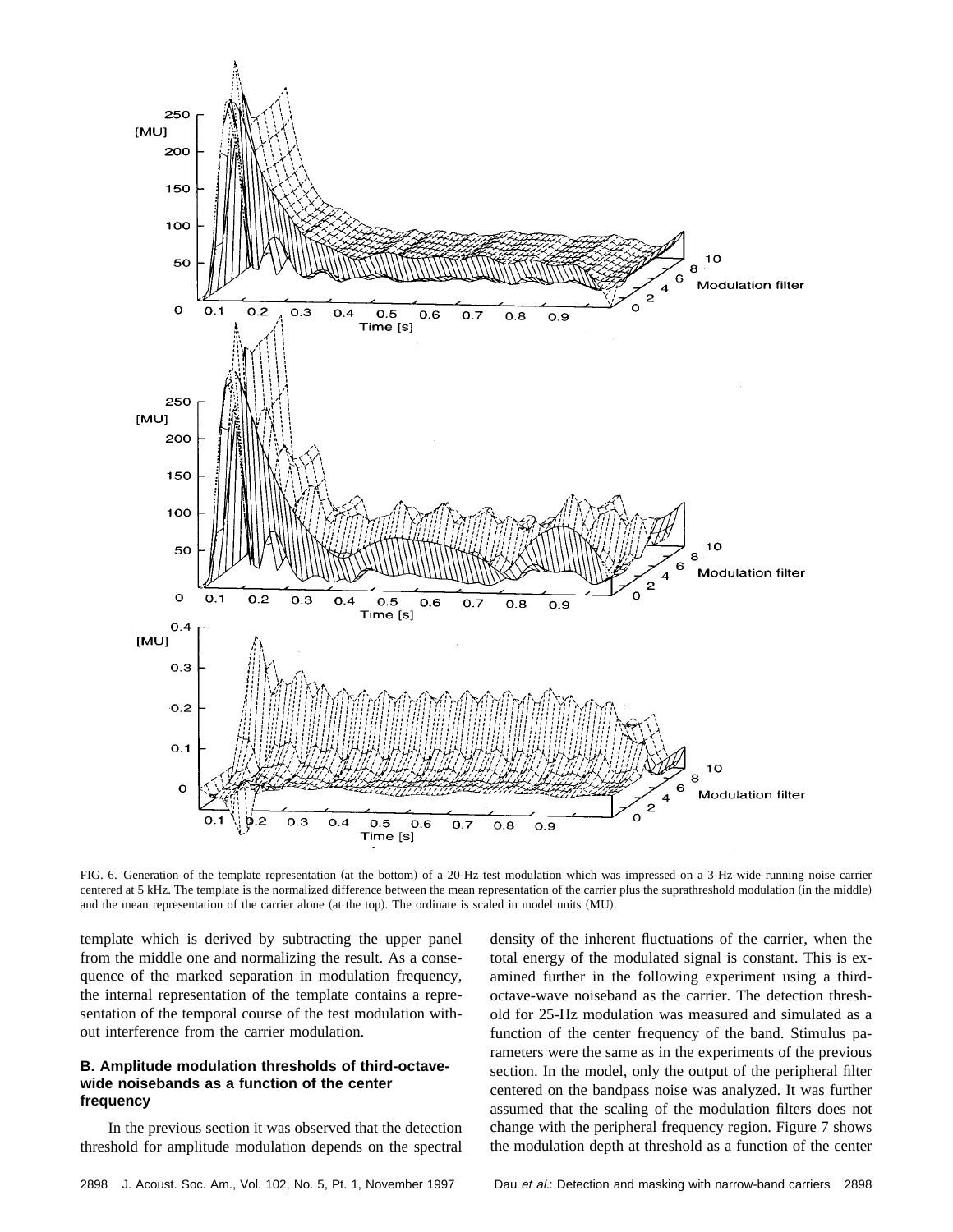

FIG. 7. Modulation-detection thresholds for a 25-Hz modulation as a function of the center frequency of a third-octave-wide noise carrier. Carrier and modulation duration: 1 s. Level: 65 dB SPL. Subjects: Data from Fleischer  $(1981)$  ( $\square$ ); TD ( $\bigcirc$ ); JV ( $\nabla$ ), optimal detector ( $\bullet$ ).

frequency of the third-octave-wide noiseband. Modulation thresholds decrease with increasing center frequency. The increasing absolute bandwidth results in a decreasing density of inherent low-frequency envelope fluctuations, if the total energy of the modulated stimulus is kept constant. As a consequence, less energy from the random envelope fluctuations of the carrier falls within the passband of the modulation filter tuned to the test-modulation frequency. This leads to decreasing thresholds with increasing center frequency in the model. Apart from the systematic 2- to 3-dB difference in the absolute sensitivity, there is good agreement between the simulated and the measured data.

#### **C. Modulation masking: a harmonic tone-complex masker**

In a further experiment concerning modulationfrequency selectivity, a masking paradigm for investigating frequency selectivity in the audio-frequency domain was adopted. It served as a test for spectral analysis in the modulation domain, as opposed to a periodicity analysis. The carrier was a 5-kHz sinusoid. A narrow-band tone complex was used as masker modulation. This complex consisted of the third through seventh components of a harmonic tone complex with a fundamental frequency of 30 Hz, with frequencies of 90, 120, 150, 180, and 210 Hz. The amplitude of each component was 0.16, a value sufficiently low to avoid overmodulation when the test modulation was combined with the tone-complex modulation. In each interval, the starting phase of each spectral component was randomly chosen from a uniform distribution in the range 0–360°. With this choice, the modulating tone complex had a noiselike, but periodic, waveform. A sinusoidal test modulation was imposed on the same carrier. The test modulation was chosen from the range 20–120 Hz. Thus the bandwidth of the modulated signal remained within the bandwidth of the auditory filter centered at 5 kHz. Figure 8 shows schematically the spectral distribution of the masker and test components in the modulation spectrum. The modulated stimuli were presented at a level of 65 dB SPL, and had a duration of 400 ms. Test and masker



FIG. 8. Logarithmic spectrum of the Hilbert envelope of the stimuli presented in the signal interval of the modulation masking experiment. The signal interval contains the five components of the masking tone complex and the signal component. The subject's task was to detect the signal component.

modulation were present for the whole duration of the carrier and were gated with 20-ms cosine-squared ramps.

The amount of modulation masking as a function of the test-modulation frequency is shown in Fig. 9. The unmasked modulation thresholds, i.e., the thresholds for sinusoidal test modulation without any interfering masker modulation, were used as a reference to evaluate the effect of the modulated masker. These reference thresholds were similar across subjects and were similar to those described in the first experiment of this paper (see Fig. 3), remaining more or less flat up to a modulation frequency of 120 Hz. The ''masking pattern'' was derived by subtracting the unmasked threshold from the masked threshold at each test-modulation frequency. As can be seen from Fig. 9, the amount of masking increases with increasing test-modulation frequency. The difference between the highest and the lowest threshold was more than 10 dB. Note that there is no peak at 30 Hz, the ''missing fundamental.'' This indicates that the masking effect is not determined by the period of the masker modulation. Also, no pronounced peak in threshold is observed for



FIG. 9. Amount of modulation masking as a function of the modulation frequency. Carrier: 5-kHz sinusoid, modulation masker: 3rd–7th components of a harmonic tone complex with fundamental  $f_0 = 30$  Hz. Level: 65 dB SPL. Subjects: TD  $(O)$ ; JV  $(\Diamond)$ ; optimal detector  $(\bullet)$ .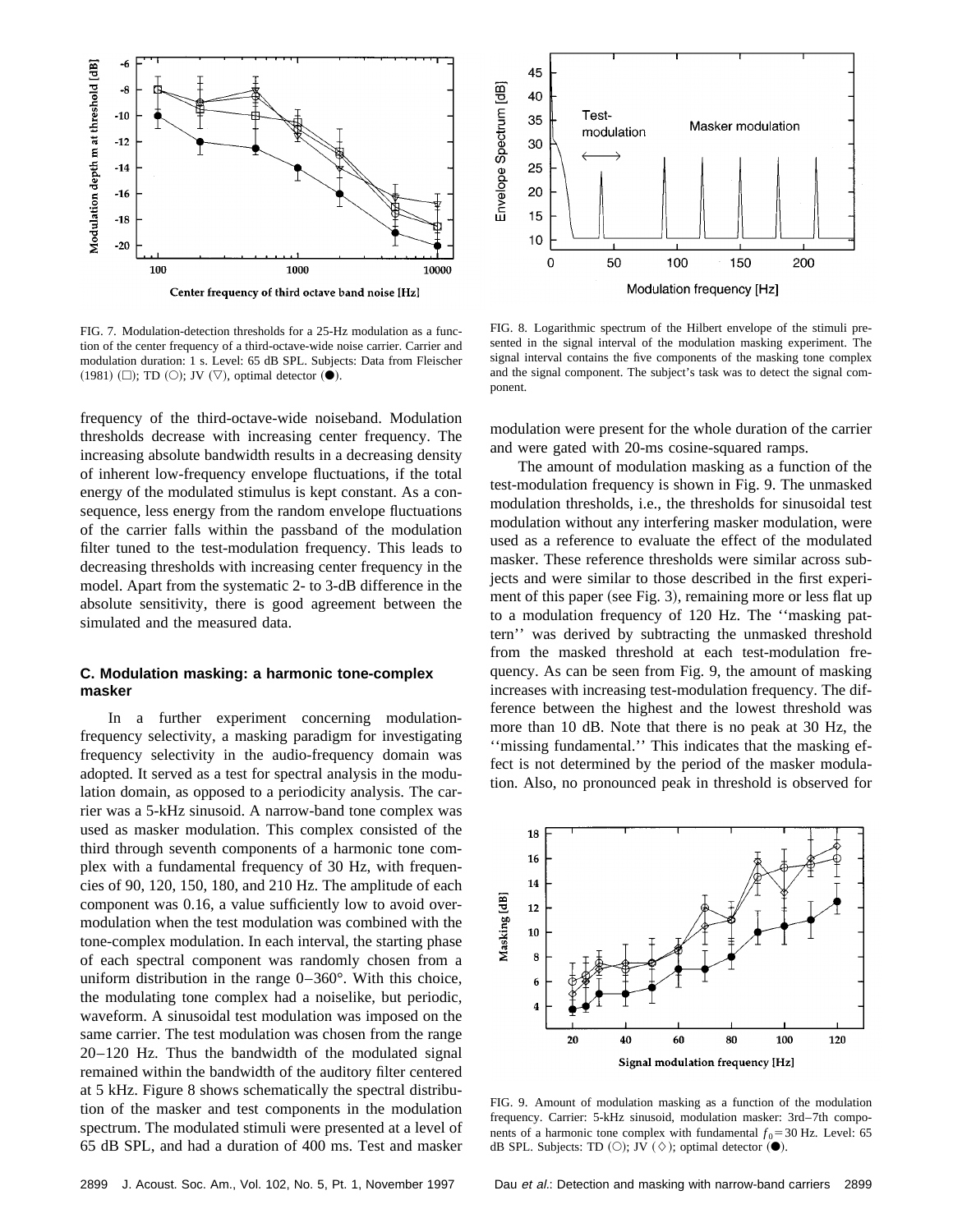modulation frequencies of 90 and 120 Hz, corresponding to the lowest harmonic components of the masker complex. This indicates that no sharp tuning in modulation frequencies occurs at these comparatively high modulation frequencies. An increasing masking effect with increasing test modulation frequency is also seen in the simulations (filled symbols in Fig. 9). If masking effects in the modulation-frequency domain were determined by the periodicity of the stimuli one would expect an increased threshold at the fundamental frequency of the tone complex and at higher harmonics. If, however, the masked threshold of the test signal were mainly determined by the auditory system's frequency selectivity for modulation, one could conclude that the system performs a modulation analysis which is comparable and analogous to the ''critical-band'' filtering on the basilar membrane. The experimental data clearly suggest the latter case. The simulations show good agreement with the experimental data. However, there is a systematic difference of 2–4 dB between the measured and simulated masking patterns. The masked threshold is directly related to the amount of masker energy falling within the passband of the modulation filter tuned to the actual test modulation. For the lowest test modulation rate  $(20 \text{ Hz})$  there is only a very small masking effect in the model since the modulation filters in the low modulationfrequency region are assumed to be relatively sharply tuned (see Fig. 2). With increasing test-modulation frequency, more and more components of the masker contribute to masking. Also, in the simulations the difference between the highest and the lowest masked threshold amounts to nearly 10 dB. These results further support the notion of modulation-frequency selectivity, although this selectivity seems to be relatively broadly tuned.

#### **IV. COMPARISON WITH PREDICTIONS OF VIEMEISTER'S MODEL FOR MODULATION DETECTION**

The modulation filterbank concept differs considerably in its structure from the ''classical'' modulation low-pass filter approach (e.g., Viemeister, 1979). In this section, predictions of the modulation low-pass filter approach are investigated and compared with the performance of the modulation filterbank model.

The structure of Viemeister's model incorporates a predetection bandpass filter (with a bandwidth of  $\Delta f$  $=$  2000 Hz) which is followed by a nonlinearity (half-wave rectification) and a low-pass filter. Viemeister fitted the cutoff frequency of the low-pass filter to the TMTF data obtained with a broadband noise carrier. The resulting cutoff frequency was 64 Hz. As a decision variable he suggested the ac-coupled root-mean-square (rms) value of the output of the low-pass filter which was calculated over the duration of the observation interval. The thresholds were defined as the modulation depth necessary to produce a certain average increment (in dB) in the rms value, compared to that for an unmodulated noise.

Figure 10 shows simulated TMTFs for noise carriers of 3-, 31-, 314-, 2000-, and 6000-Hz bandwidth on the basis of Viemeister's model. The narrow-band stimuli were the same as in Figs. 3–5. All curves show a low-pass characteristic



FIG. 10. Simulations on the basis of Viemeister's model. Predicted modulation detection thresholds are shown for five different bandwidths of the noise carrier. Center frequency of the carrier: 5 kHz. Carrier bandwidth:  $\blacklozenge$ : 3 Hz; **Δ**: 31 Hz; ■: 314 Hz; ▼: 2000 Hz; ●: 6000 Hz.

with a similar cutoff frequency. This characteristic reflects the influence of the low-pass filter stage. With decreasing carrier bandwidth, the simulated TMTFs shift toward higher thresholds. For the output of Viemeister's model, this increase will be seen for carrier bandwidths that are less than the bandwidth of the predetection filter and greater than the cutoff frequency of the low-pass filter. For these conditions, the ac-coupled rms value of the unmodulated noise carrier at the output of the modulation low-pass stage increases with decreasing carrier bandwidth.

At very low modulation frequencies, the increase in threshold agrees qualitatively with the experimental data. At higher modulation frequencies, however, the model predicts a totally different threshold pattern than that observed experimentally.

While the pattern of the experimental data varies systematically with increasing carrier bandwidth, the model always predicts a low-pass characteristic in the threshold function independent of the carrier bandwidth. Note that the model proposed here provides a better description of the experimental data (cf. see Sec. III A, Figs.  $3-5$ ).

Figure 11 shows model predictions of amplitude modu-



FIG. 11. Simulated modulation detection thresholds for 25-Hz amplitude modulation as a function of the center frequency of the third-octave-wide noise carrier. Viemeister model:  $($   $)$ ; modulation filterbank model  $($ <sup>O</sup> $)$ .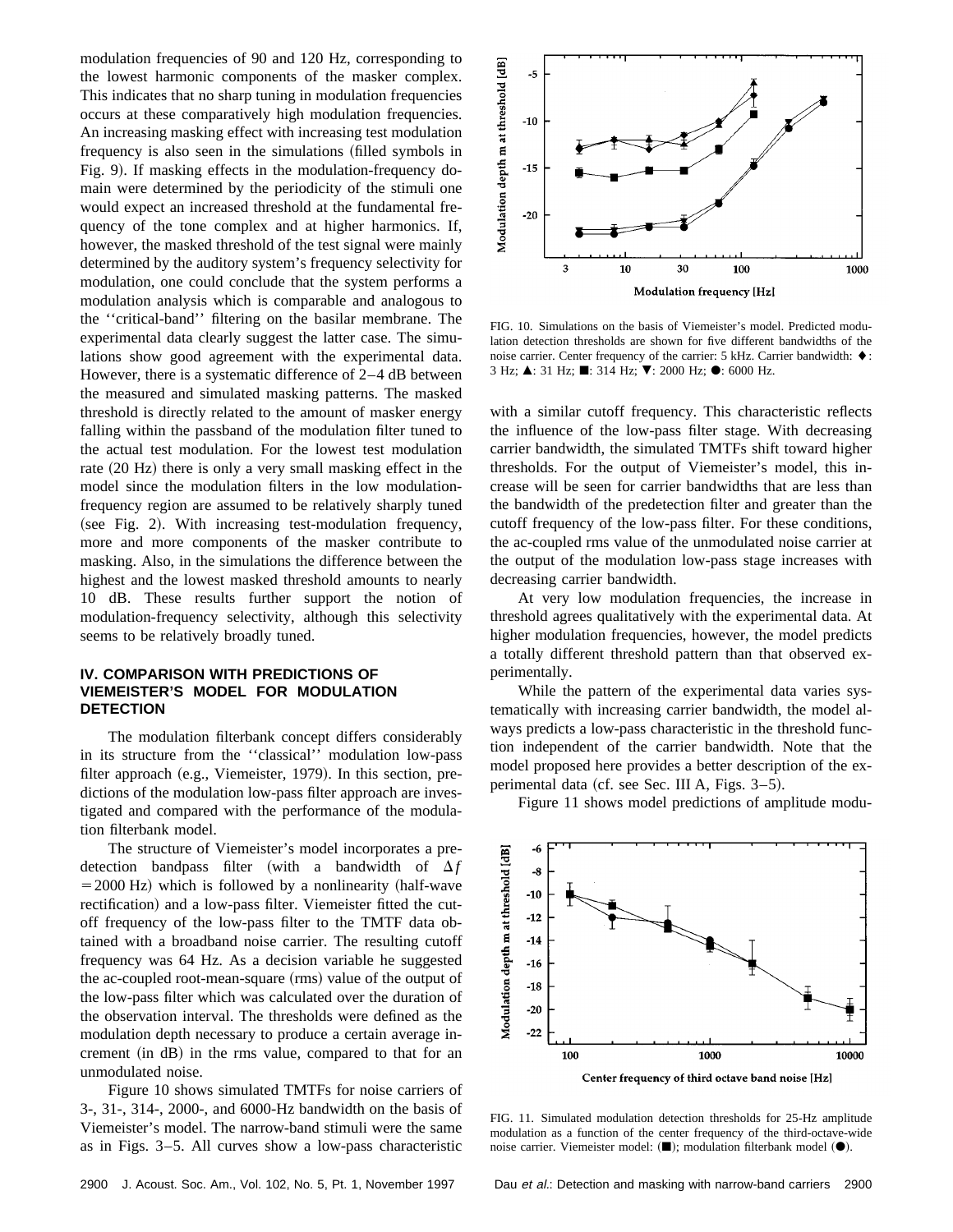lation detection thresholds of third-octave-noise bands as a function of the center frequency. The stimuli were the same as in Sec. III B. The filled squares represent thresholds on the basis of the Viemeister model. Thresholds decrease monotonically with increasing center frequency. This is again caused by the decreasing ac-coupled rms value of the unmodulated noise with increasing center frequency (and increasing linear bandwidth) at the output of the modulation low-pass stage, in the same way as described above. The filled circles in the figure show the simulated data obtained with the modulation filterbank model (replotted from Fig. 7). There is virtually no difference between the predictions of the two models. The predicted threshold functions account well for the data (see Fig. 7).

Finally, model predictions were calculated for the modulation-masking experiment with the harmonic tone complex as the masker. The stimuli were the same as in Sec. III C. The model of Viemeister predicts about 5-dB masking for *all* test-modulation frequencies. This frequencyindependent masking is caused by the specific model structure: Because there is only one modulation-frequency specific channel (the output of the low-pass filter) the effect of the masker modulation is the same for all test modulation frequencies at least in combination with the decision algorithm proposed by Viemeister  $(1979)$ . Hence the experimentally observed increase in modulation masking with decreasing spectral distance between modulation masker and test modulation cannot be described properly with Viemeister's model.

While this paper was being written, a recent article by Strickland and Viemeister (1996) showed that by replacing the rms criterion with a max/min statistic, a single-channel envelope detector can capture some aspects of modulation masking data, so that the effect of masker modulation is not the same at all test modulation rates. However, their model predictions showed a much too sharp ''tuning'' to modulation frequency compared to the relatively broadly tuned masking patterns found in the data (Houtgast, 1989; Bacon and Grantham, 1989). In order to better understand the properties of such statistics, we repeated the simulations shown in Fig. 10 using a max/min decision device. Basically, the change in detector criterion from rms to max/min does not change the main aspects of the previously discussed curves: Independent of carrier bandwidth, all TMTFs have the same shape and increase with increasing modulation frequency. For a reduction of the carrier bandwidth between 2000 and about 30 Hz, the TMTFs are shifted toward higher threshold values. In addition, as already mentioned by Forrest and Green  $(1987)$ , the max/min statistic is less stable than the rms statistic.

In summary, the analysis of various models proposed in the literature and the simulations from the present study provide a strong indication for a modulation-frequency specific analysis in the auditory system. The modulation filterbank model, which is able to reproduce at least the trend in the data, is one possible realization for this analysis.

# **V. DISCUSSION**

The main goal of this study was to develop a model which describes the effective processing of envelope fluctuations in the auditory system. Experiments concerning modulation detection and modulation masking were performed which suggest that the auditory system realizes some kind of spectral decomposition of the temporal envelope of the signals. There seem to be channels in the auditory system which are tuned to modulation frequency, much like there are channels (critical bands or auditory filters) tuned to spectral frequency.

With regard to the experiments performed and the structure of the model that is inferred from these data, the following points should be discussed:  $(a)$  the assumption that the use of spectral cues, effects of peripheral filtering, and offfrequency listening can be neglected for the conditions tested in this paper;  $(b)$  the concept of a modulation filterbank as opposed to a modulation low-pass filter in each critical band; and (c) the envelope statistics of the different noise maskers employed and their influence on the thresholds obtained here.

# **A. Role of spectral cues, peripheral filtering, and offfrequency listening**

The experiments in this study have been designed so as to minimize effects of spectral cues and peripheral filtering. The carrier frequency was very high and therefore the bandwidth of the modulated signals was always smaller than the bandwidth of the stimulated peripheral filter. We also argued that at a carrier frequency of 5 kHz, temporal cues are dominant over spectral cues in modulation detection for modulation frequencies up to at least 100 Hz, a view we find supported by measurements with sinusoidal carriers (see Sec. III A, and Fleischer, 1982a, 1983; Fassel and Kohlrausch, 1995, 1996; Dau, 1996; Fassel et al., 1997).

A somewhat different view about the flatness of TMTFs for tonal carriers at 4 kHz was put forward in a recent paper by Strickland and Viemeister (1997). Based on data for discrimination between AM and QFM, and on data for detecting QFM, they argued that the thresholds for AM vs QFM at a modulation frequency of 128 Hz were not just caused by temporal cues (as we assume), but that other, probably spectral cues, were also involved. It is further implied that this may also be the reason for the flatness in tonal TMTFs at 3 and 5 kHz in Fassel and Kohlrausch (1996) and Dau (1996), which would undermine one of the assumptions used in our interpretation. In the following we argue why we find this implication not convincing.

According to Strickland and Viemeister, the sensitivity to temporal cues alone would lead to an increase in thresholds for AM vs QFM discrimination above 64-Hz modulation frequency. Only due to the availability of additional cues, thresholds appear to be flat up to 128 Hz. The usability of these additional cues is derived from experiments measuring QFM detection. At a 4-kHz carrier frequency and 128-Hz modulation frequency, QFM detection thresholds are about 8 dB higher than the thresholds for discriminating AM from QFM. These differences in level make it, in our view, very difficult to see room for a reasonable contribution of nontem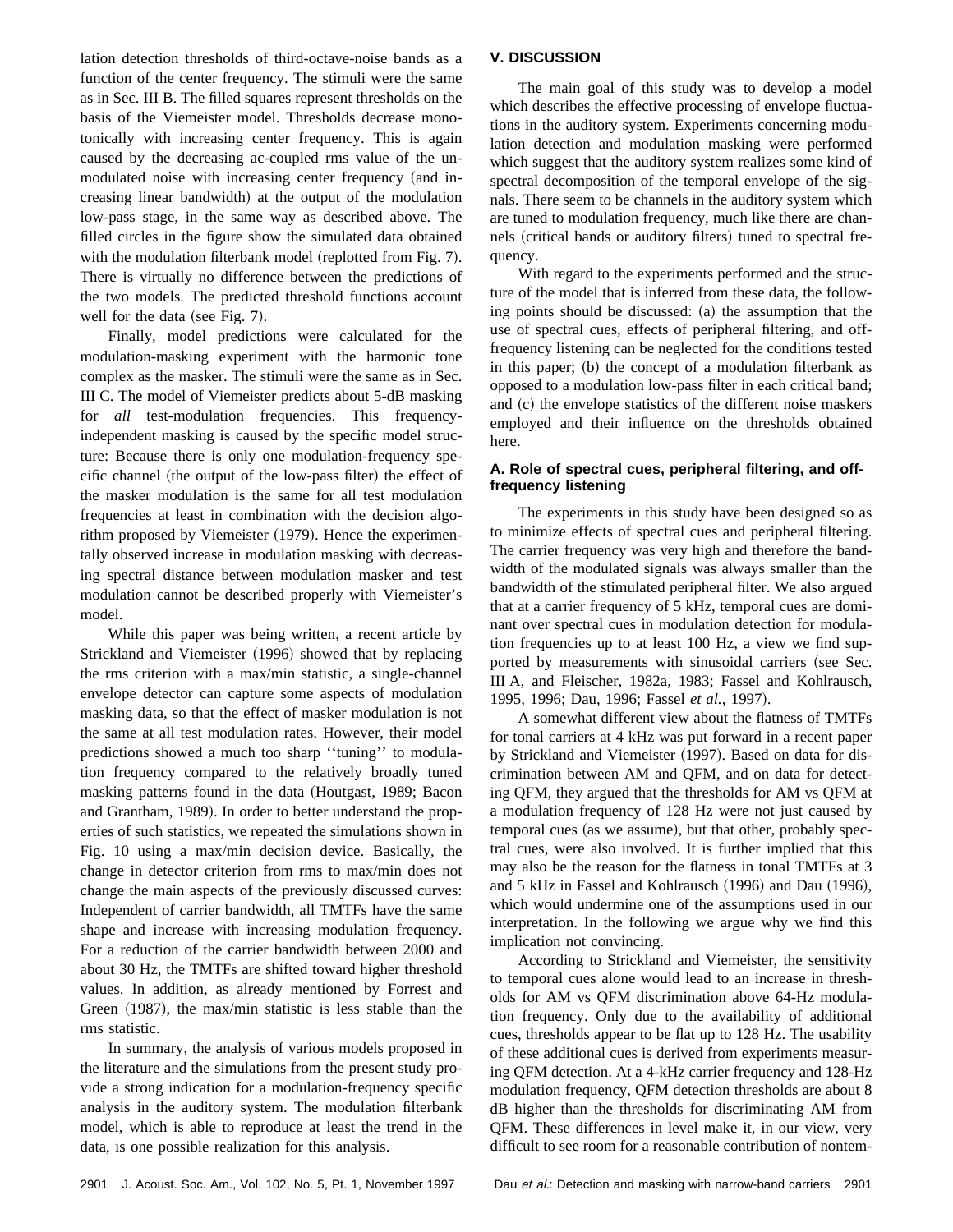poral cues, unless it was shown that the psychometric function for QFM detection was sufficiently shallow.

If we compare AM detection thresholds at a wider range of carrier frequencies, the interpretation by Strickland and Viemeister leads to the following view. Data by Zwicker (1952) show that QFM detection thresholds as a function of modulation frequency decrease earlier for lower than for higher carrier frequencies and that the shift in shape is about 1 oct in modulation frequency per 1 oct in carrier frequency  $~(c$ f. Figs. 10 and 11 in Zwicker, 1952). If we make the parsimonous assumption that the contribution of nontemporal cues to AM vs QFM discrimination follows the same basic rules across carrier frequencies, the modulation frequency at which nontemporal cues start to contribute should be lower than 128 Hz for carrier frequencies below 5 kHz and higher than 128 Hz for carriers above 5 kHz. Our own results on AM detection for sinusoidal carriers do not show such behavior (Fassel and Kohlrausch, 1995; Dau, 1996; Fassel *et al.*, 1997). For all carrier frequencies between 3 and 10 kHz, AM detection thresholds remain flat up to the same modulation frequency of about 100 to 130 Hz.

Another problem in interpreting AM detection thresholds is that observers may increase the relative modulation depth in the AM stimulus by positioning their ''internal observation filter'' away from the carrier frequency in such a way as to better equate the amplitude of the carrier and one of the sidebands (e.g., Goldstein, 1967). The increase in relative modulation depth resulting from listening off frequency would improve performance. We think that for 5-kHz carriers and modulation frequencies in the range 0–100 Hz, it is unlikely that this type of off-frequency listening would be advantageous, and that subjects most likely monitor the internal filter at the carrier frequency.

First of all, the (relative) frequency difference between carrier and one of the sidebands is no larger than 2%, which corresponds to about 0.15 ERB or 0.1 Bark. In order to increase the modulation depth *m* at the output of an offfrequency filter by 2 dB, this filter would need to have a slope of 6 dB per 100 Hz (assuming a constant slope over the spectrum of the AM stimulus). This corresponds at 5 kHz to slopes of about 33 dB/ERB or 56 dB/Bark, values clearly higher than typical estimates of auditory filter slopes.

In addition, if this effect contributes to AM detection, it should be even stronger in single-sideband detection. If only one sideband and the carrier are available, optimal placing of a filter away from the carrier will increase the degree of modulation even more than is possible for modulation detection, where the (relative) increase of one sideband is accompanied by a decrease of the other sideband. Both for 5-kHz (Dau, 1996) and 10-kHz carriers (Fassel *et al.*, 1997), we found basically flat thresholds for detecting the lower or the upper sideband up to about 100 Hz. Even more important is the observation that sideband detection thresholds for larger spectral distances first increased, before they finally decreased. We take this as an indication that monitoring an off-frequency filter cannot significantly influence TMTFs at 5 kHz for modulation frequencies up to at least 100 Hz.

Alternatively, off-frequency listening could influence modulation detection for narrow-band carriers by the increased internal modulation depth in the region of upward spread of excitation. Such a mechanism has been proposed in the past as one of the sources for the level dependence of AM detection thresholds for sinusoidal carriers (e.g., Zwicker, 1956; Maiwald, 1967b). According to Strickland and Viemeister (1997), it also affects thresholds for low modulation frequencies in the case of bandlimited noise carriers. This conclusion was based on the fact that by adding unmodulated notched noise designed to mask the region of upward spread of a bandlimited noise carrier, modulationdetection thresholds increased by up to 7 dB. Based on this result, it was argued that measuring modulation thresholds without a notched noise would not reveal true temporal processing within the auditory filter centered on the carrier.

Interestingly, the usability of nonlinear upward spread in modulation detection for noise carriers has been addressed theoretically and by model simulations earlier by Maiwald  $(1967b)$  and we will recall the relevant points here. In the region of upward spread, both the inherent fluctuations of the noise carrier *and* the applied AM will be enhanced in a similar way. As long as the intrinsic fluctuations of the carrier are the limiting factor for modulation detection, the upward spread region does not allow a better detectability than the on-frequency region. This contrasts to the situation for sinusoidal carriers, where only the applied modulation, but not the limiting (internal) noise are enhanced in the region of upward spread.

Second, if nonlinear upward spread indeed plays such a significant role as stated by Strickland and Viemeister (1997), modulation thresholds for bandlimited noise carriers should strongly increase with decreasing carrier level, since the availability of nonlinear upward spread is strongly reduced at low and medium carrier levels. Data by Maiwald  $(1967b)$  for a 127-Hz-wide noise carrier at 1 kHz show that detection thresholds for 4-Hz modulation vary by no more than 2 dB for a level variation of 60 dB. In contrast, the same level variation for a sinusoidal carrier reveals a 15-dB effect. This suggests that the results of Strickland and Viemeister were not primarily due to the masking of the upward spread of excitation.

Following from these considerations we conclude that for the conditions investigated in the present study, monitoring off-frequency filters does not contribute significantly to modulation detection and we can indeed attribute the thresholds to being based on temporal, rather than on spectral cues.

Of course, in modulation-detection conditions with carrier bandwidths larger than a critical band, the influence of peripheral filtering on the processing of modulation frequencies can no longer be neglected. For such conditions, an extension of the ''single-channel'' model is required that allows integration of signal information across frequency. Such an extension of the single-channel model to a multichannel model, that is able to simulate effects of spectral integration in amplitude-modulation detection and masking, is described in the accompanying paper (Dau *et al.*, 1997).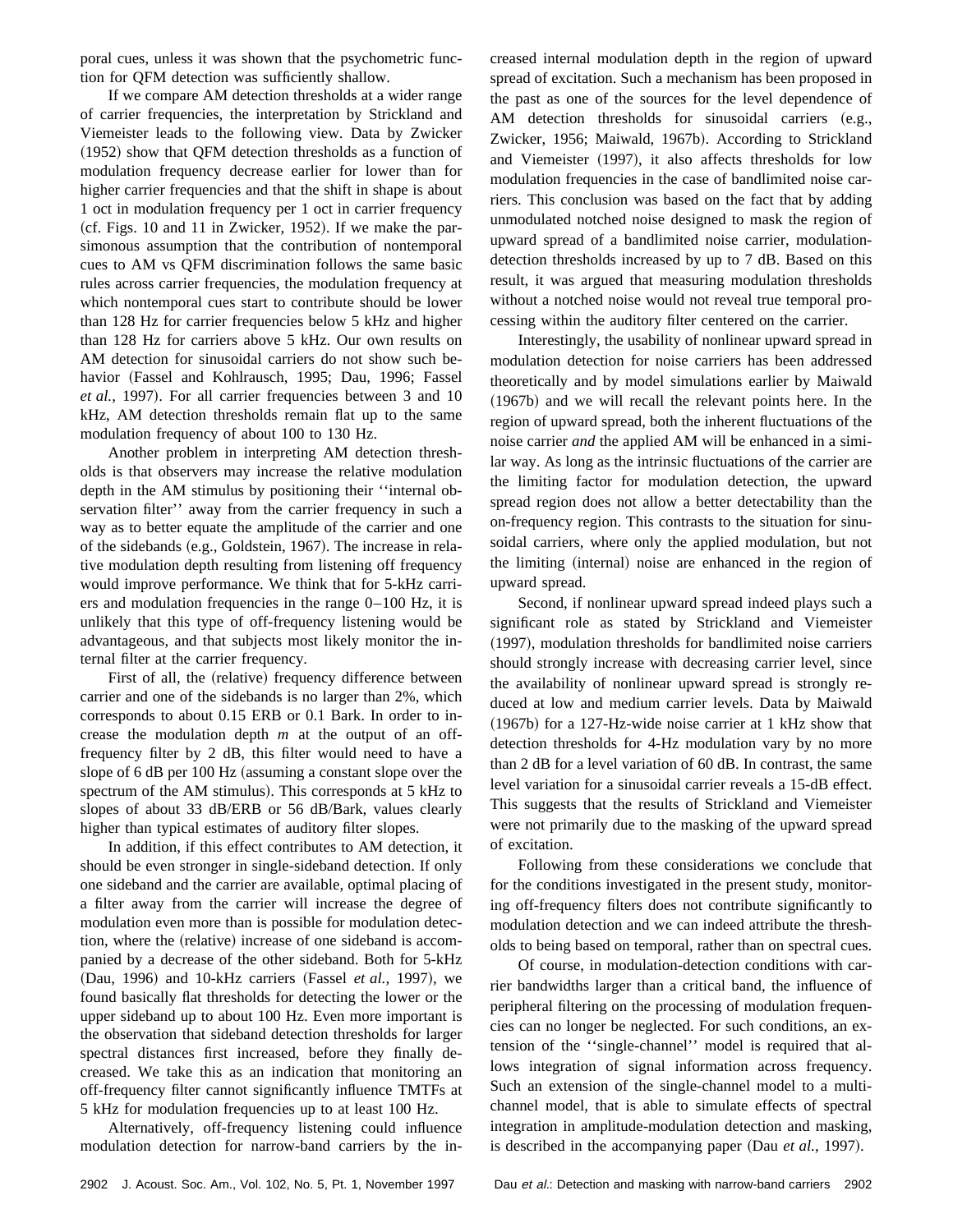### **B. Modulation filterbank versus modulation low-pass filter**

The modulation filterbank concept proposed here is different both from the previous version of the current model (cf. Dau *et al.*, 1996a, b) and from models proposed in the literature (e.g., Viemeister, 1979). Both of these models employed some kind of a modulation low-pass filter. The previous version of the current model was developed to describe simultaneous and forward masking data and included a lowpass filter with a cutoff frequency of 8 Hz. Such low-pass filtering, however, would fail to describe experiments concerning modulation masking and would also fail to describe basic experiments concerning modulation detection with narrow-band carriers at high center frequencies (cf. Sec. III A). The present model allows the prediction of modulation data and, at the same time, preserves the capabilities of the earlier model for describing simultaneous and nonsimultaneous masking data. This is because the linear modulation low-pass filtering (with a cutoff frequency at very slow modulations) is retained in the current model and is combined with the analysis of faster modulations by a modulation filterbank. The idea behind the modulation low-pass filter approach described in the literature (cf. Viemeister, 1979) is that a ''minimum integration time'' is typically derived from the cutoff frequency of the low-pass characteristic in the threshold function as a parameter that describes the auditory system's temporal resolution (for a review, see Viemeister and Plack, 1993). Such a model is capable of predicting a variety of different experiments, for example, the TMTF for broadband noise carriers  $(cf. Fig. 5)$  and modulation thresholds in third-octave band noise at different center frequencies (cf. Fig. 11). However, a model employing only a low-pass filter fails to describe the modulation detection data for a narrow-band noise carrier (cf. Fleischer, 1982a, 1983). Furthermore, such a model fails to describe the masking data using the tone-complex modulation masker. Hence, the model proposed here considerably expands the class of experiments that can be modeled correctly while still maintaining some of the properties and predictions of the model proposed by Viemeister (1979).

# **C. Intrinsic fluctuations of the noise carrier**

In the past, only a few studies have attempted to involve the *inherent* statistical properties of the noise carriers in explaining and modeling TMTFs (e.g., Zwicker, 1953; Maiwald, 1967a, b; Fleischer, 1981, 1982b). For example, Fleischer (1981, 1982a, b) investigated TMTFs using narrowband noise as the carrier. He developed a model for describing the interaction between inherent fluctuations within a noise carrier and the detectability of added modulation. The ''modulation spectrum'' was weighted by a certain factor which essentially represented a low-pass characteristic. For modulation frequencies lower than half the bandwidth of the noise carrier, this model yields good agreement with experimental results for modulation detection and modulation difference limens (Fleischer, 1981, 1982a, 1982b). For modulation frequencies larger than half the bandwidth of the noise carrier, this model would always predict a low-pass characteristic in the threshold function without regard to the applied carrier bandwidth—in the same way as shown in Sec. IV for the Viemeister model. Therefore, to account for the data, Fleischer extended the model by assuming ''cross-talk'' between the inherent fluctuations of the noise and the added modulation. He postulated a decay at a rate of 16 dB per decade of the modulation frequency to account for the high-pass characteristic in the data. In order to find a description for the inherent modulation of the noise, Fleischer (1981) regarded narrow-band noise with a bandwidth  $\Delta f$  as a pure tone which was amplitude modulated by a continuum of equal-amplitude modulation frequencies between zero and half the bandwidth of the noise. But this assumption is not correct. It would imply that the modulation spectrum of noise has a flat rather than a triangular shape, as shown by Lawson and Uhlenbeck  $(1950)$  (see the Appendix).

Even though the exact shape of the modulation spectrum assumed by Fleischer  $(1981)$  was not correct and the subsequent explanation of the data was based on a different concept than the one described here, Fleischer's concept of cross-talk between inherent envelope fluctuations of the carrier noise and the test modulation is compatible with the bandpass analysis proposed here. Within the modulation filterbank model, the low-pass characteristic of the threshold function for conditions with  $f_{\text{mod}} < \Delta f/2$  does not result from a specific weighing function used to model the ''sluggishness'' of the auditory system. Instead, it is a consequence of the intrinsic envelope fluctuations of noise bands and their spectral distribution on the one hand, and of the logarithmic scaling of the postulated modulation filters on the other hand. A critical test for this interpretation would be to obtain TMTFs for noise carriers with an envelope spectrum different from that of Gaussian noise, for example, low-noise noise (Hartmann and Pumplin, 1988; Kohlrausch *et al.*, 1997).

The current model can also account for the data using very narrow-band stimuli as the carrier, describing a highpass or bandpass characteristic in the threshold function.

# **VI. CONCLUSIONS**

 $(1)$  The experiments on modulation detection and modulation masking described here agree well with experiments from the literature. They provide a strong indication for an analysis of envelopes in terms of a separation into different modulation frequencies.

 $(2)$  The model of the effective signal processing in the auditory system proposed here is capable of quantitatively modeling most aspects of the experiments described. It employs a modulation filterbank for envelope analysis that exhibits a constant absolute bandwidth for low frequencies and a constant relative bandwidth for modulation frequencies above 10 Hz. Within the context of this model, the low-pass characteristic of the broadband TMTF is due to the inherent fluctuations of the carrier and constant relative bandwidth of the modulation filters, and not to a low-pass characteristic within the auditory system *per se*.

~3! While the predictions of the model proposed here agree with some predictions of the modulation low-pass model by Viemeister  $(1979)$  and an earlier version of the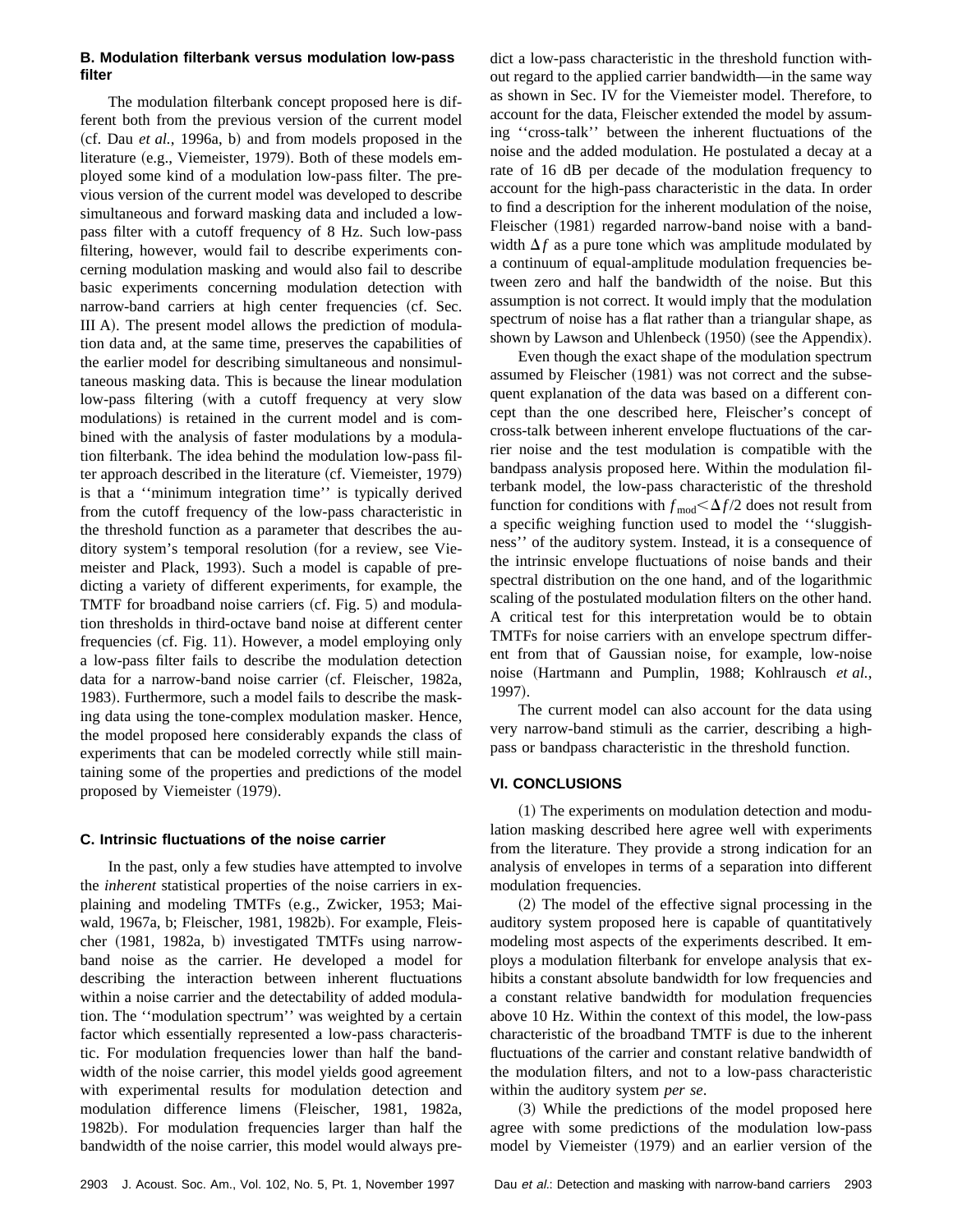current model (Dau *et al.*, 1996a, b), the model also holds for experiments such as modulation detection for narrow-band noise carriers, where the modulation low-pass approach clearly fails.

# **ACKNOWLEDGMENTS**

We would like to thank all our colleagues of the Graduiertenkolleg Psychoakustik at the University of Oldenburg for fruitful discussions on the content of this paper. We also thank Brian Moore, Jesko Verhey, Andrew Oxenham, Stefan Münkner, and Ralf Fassel for their comments and suggestions concerning this study and for their critical reading of earlier versions of this paper. Two anonymous reviewers also provided very constructive criticism.

# **APPENDIX: ENVELOPE SPECTRA OF GAUSSIAN NOISES**

The time-averaged power of the envelope is twice the average power of the waveform. Hence, it is independent of the noise bandwidth, as long as the total waveform power is fixed (cf. Hartmann and Pumplin, 1988). Therefore, for example, two Gaussian waveforms with the same power but with different bandwidths, have the same envelope power.

An interesting question is related to the *spectral* distribution of the envelope power. Lawson and Uhlenbeck (1950) calculated the spectrum of the envelope via Fourier transform of the autocorrelation function of the envelope. Assuming a rectangular shape of the power spectrum of the noise, they showed that the modulation spectrum  $N = N(f_{\text{mod}})$ , i.e., the power spectrum of the (linear) envelope of the noise, is given approximately by the formula:

$$
N_{\Delta f,\rho}(f_{\text{mod}}) \approx \pi \Delta f \rho \,\delta(f_{\text{mod}}) + \frac{\pi \rho}{4 \Delta f} \left(\Delta f - f_{\text{mod}}\right),\tag{A1}
$$

where  $\Delta f$  is the noise bandwidth,  $\rho$  is the power spectral density, and  $f_{\text{mod}}$  indicates modulation frequency. Besides the dc peak represented by the  $\delta$  function, an approximately triangular continuous spectrum results. In the case of the squared envelope, the modulation spectrum has *exactly* a triangular shape besides the dc peak. This corresponds to the Wiener–Chintchin theorem which states that the Fourier transform of the squared signal equals the autocorrelation of the spectrum of the signal.

The following aspects are of particular relevance for modulation-detection experiments using a narrow-band noise as carrier: For a constant overall level of a noise band, the total power of intrinsic noise fluctuations, i.e., the total area under the triangle, remains constant. What changes is the spectral region over which the envelope spectrum stretches. Hence, with increasing noise bandwidth, the modulation spectrum becomes broader and flatter.

<sup>1</sup>This modification was motivated by physiological studies on adaptation in auditory nerve fibres where a comparable ratio of onset and steady state response was found (e.g., Smith and Zwislocki, 1975; Westerman and Smith, 1984). It was further assumed that the too strong overshoot at the output of the adaptation model in its original version (see Dau  $et$   $al.$ , 1996a, b) would have a detrimental effect on psychoacoustical threshold predictions. However, the limitation of the onset response by Münkner (1993)

was found to not have a significant influence on the results in the present study.

<sup>2</sup>The transfer functions of the resonance filters can be derived from the following recursive function:  $y_i = e^{-\pi B \Delta} \cdot e^{-i2\pi f_0 \Delta} \cdot y_{i-1} + (1 - e^{-\pi B \Delta})$  $\cdot x_i$ , where *B* is the filter bandwidth,  $f_0$  is the center frequency of the resonance filter, and  $\Delta$  is the inverse sample rate. The output  $y_i$  at time *i* depends on the input  $x_i$  at time *i* and on the last output value  $y_{i-1}$ .

<sup>3</sup>The adaptation loops transform fast envelope fluctuations nearly linearly. However, in the framework of the present model, without any further nonlinearity at a level where the signal envelope has already been extracted, it would not be possible to simulate a sufficient amount of *masking* in conditions with random modulation maskers. Particularly, in such masking experiments, the scaling of the modulation filters would not have an effect and masked thresholds would not depend on signal modulation frequency which is in contrast with experimental data (see also the accompanying paper by Dau et al., 1997). A physiological motivation for the calculation of the envelope of the modulation filter output may be given by the finding of Langner and Schreiner (1988) that a much greater percentage of neurons in the central nucleus of the inferior colliculus of the cat show sensitivity for modulation *rate* than for modulation phase, indicating that at this stage of processing a modulation-rate place coding is performed and modulation phase information is reduced. Such a coding has already been incorporated by Hewitt and Meddis (1994) in a computer model of amplitudemodulation sensitivity of single units in the IC.

<sup>4</sup>Because of the relatively broad tuning of the modulation filters, some energy of a (stationary) signal also leaks into the transfer range of the overlapping modulation filters tuned to ''higher'' modulation frequencies. Thus the internal representation contains signal information in parallel at the output of several modulation filters, whereas in the original model version (Dau *et al.*, 1996a, b) only the lowest modulation channel (low-pass) contributed to the decision. Therefore, in the corresponding calibration experiment, a somewhat higher variance of the internal noise at the output of each modulation filter is required to satisfy the 1-dB criterion compared to the variance adjusted with the modulation low-pass approach described in Dau *et al.* (1996a, b).

5 The optimal detector realized in the model clearly is an *application* of the original concept of the optimal detector developed in signal detection theory by Green and Swets (1966), in which—for the case of signal known exactly—the signal itself (and not the signal with noise) is used for the correlation with the received signal. It should be noted, as already mentioned in Dau et al. (1996a), that in actual masking experiments, the signal is typically not presented in isolation, and that, second, the presence of the ''masker'' influences the internal representation of the signal in a nonlinear way. It appears to be an appropriate strategy to extract the internal representation of the (normalized) template at a level well above threshold comparable with the situation at the beginning of an actual experiment containing just a small amount of internal and external noise (see, for example, the template from Fig. 6 in the present study). It is further noted that the current modeling approach realizes a decision device acting at the level of the internal representation of the stimuli. All information about the signal that is available at this stage of processing, is used in an ''optimal'' way. That is, information is combined optimally, although, for example, modulation phase is lost at a certain stage of preprocessing.

- Bacon, S. P., and Grantham, D. W. (1989). "Modulation masking: Effects of modulation frequency, depth, and phase,'' J. Acoust. Soc. Am. **85**, 2575–2580.
- Burns, E. M., and Viemeister, N. (1981). "Played again SAM: Further observations on the pitch of amplitude-modulated noise,'' J. Acoust. Soc. Am. **70**, 1655–1660.
- Creutzfeldt, O. D., Hellweg, F. C., and Schreiner, C. E. ~**1980**!. ''Thalamocortical transformation of responses to complex auditory stimuli,'' Exp. Brain Res. **39**, 87–104.
- Dau, T. (1996). "Modeling auditory processing of amplitude modulation," Doctoral thesis, University of Oldenburg.
- Dau, T., Kollmeier, B., and Kohlrausch, A. (1997). "Modeling auditory processing of amplitude modulation. II. Spectral and temporal integration,'' J. Acoust. Soc. Am. **102**, 2906–2919.
- Dau, T., Püschel, D., and Kohlrausch, A. (1996a). "A quantitative model of the ''effective'' signal processing in the auditory system: I. Model structure,'' J. Acoust. Soc. Am. **99**, 3615–3622.
- Dau, T., Püschel, D., and Kohlrausch, A. (1996b). "A quantitative model of the ''effective'' signal processing in the auditory system: II. Simulations and measurements,'' J. Acoust. Soc. Am. **99**, 3623–3631.